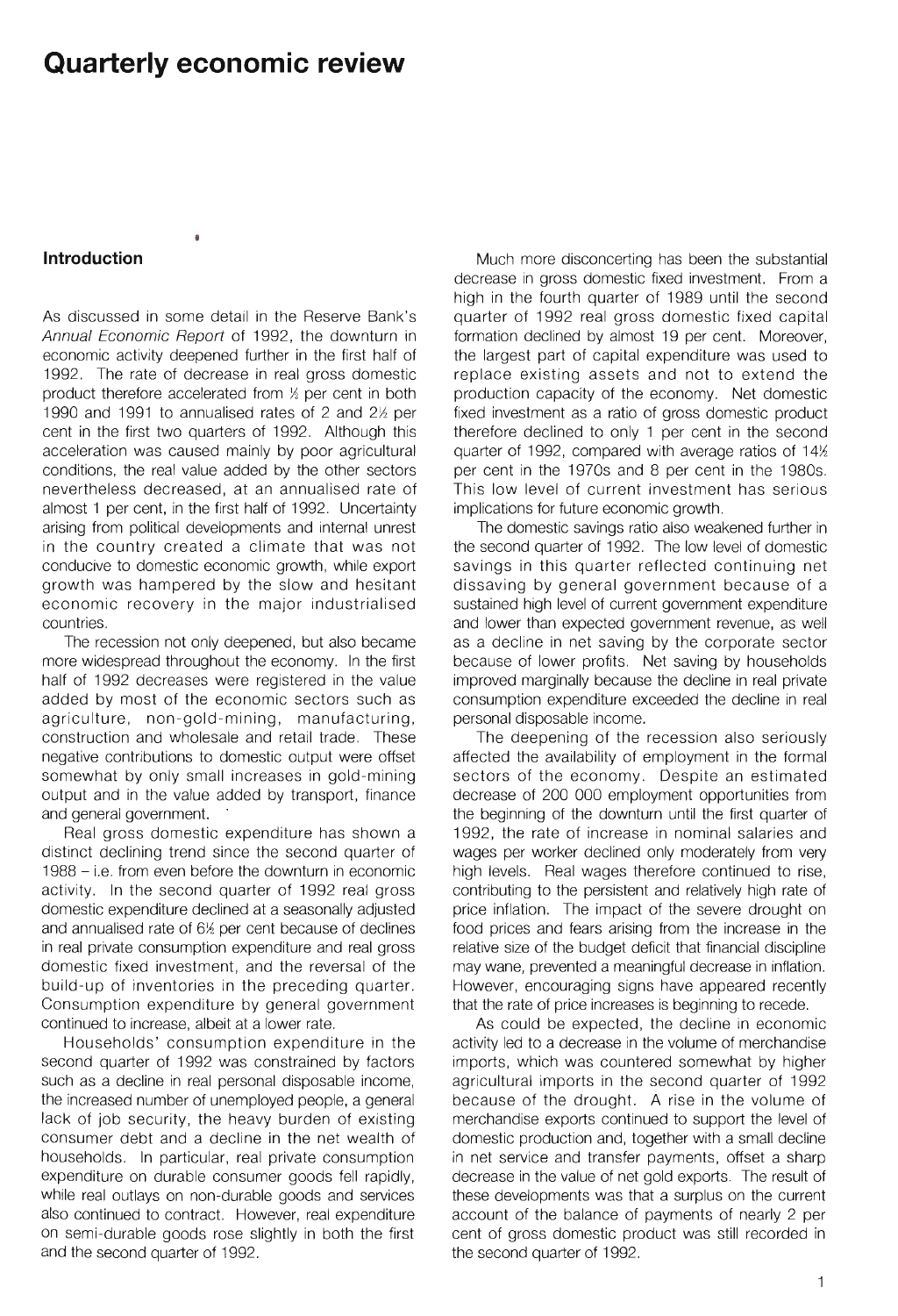This surplus was accompanied by a net outflow of capital of R1 ,9 billion. The renewed large capital outflow was mainly caused by an outflow of short-term capital related to political uncertainties and social unrest, while the outflow of long-term capital declined to only a small amount. The net gold and other foreign reserves therefore decreased moderately in the second quarter of 1992, after having risen fairly consistently from the beginning of 1990. The total gross gold and other foreign reserves nevertheless had risen to a level above the equivalent of two months' imports of goods and services at the end of July 1992. The healthy overall balance of payments position facilitated the maintenance of a relatively stable real effective exchange rate of the rand during the first seven months of 1992.

The twelve-month growth rates of almost all the monetary aggregates decelerated significantly further from the beginning of 1992 and most of the monthly growth rates of M3 were well within the guideline range. A low demand for credit and the relatively high cost of borrowing c'aused the growth in credit extended to slow down sharply in the first half of 1992. In particular, the growth in hire-purchase credit and overdrafts contracted substantially, while mortgage advances and leasing finance continued to rise at relatively high rates.

In the financial markets, the money market was at first characterised by a high level of liquidity. Since May 1992 tighter conditions have been experienced, which could mainly be attributed to a sharp increase in government deposits, reflecting substantial sales of government stock. In the capital market, trading activity bore little relation to the pace of activity in the real economy in the first half of 1992. New record levels were registered in the turnover of public-sector stock and in the trade in derivative instruments, while share prices also rose to new record levels. The continued political impasse, mass action, the weakening economy and worse than expected financial results of certain companies subsequently had a profound effect on capital market activity in July and August 1992. Share prices softened, stock prices rose sharply, higher trading volumes were generally recorded, and activity on the derivative markets increased further.

Long-term interest rates declined sharply in the first eight months of 1992, reflecting more optimistic inflation expectations, a softening of short rates, a weaker than expected real economy and the lowering of Bank rate. The gradual decline in money market interest rates since early 1990 also gathered momentum in the first eight months of 1992 as money market participants became convinced that inflation rates would subside and anticipated a lowering of Bank rate. At the end of August 1992 the rate on threemonth liquid bankers' acceptances was 3,5 percentage points below the Reserve Bank's rediscount rate for

such acceptances.

In the area of public finance, the public-sector borrowing requirement improved moderately in the second quarter of 1992 (i.e. in the first quarter of fiscal 1992/93) because cutbacks and rationalisation programmes by non-financial public enterprises led to surplus funds being available for lending to other sectors. However, the borrowing requirement of general government deteriorated markedly. Although all levels of general government, with the notable exception of local authorities, were responsible for this increase in the general government's borrowing requirement, the deficit before borrowing on especially the Exchequer Account increased sharply. Exchequer revenue fell considerably short of the budgeted amount, while Exchequer issues remained at fairly high levels. The lower revenue collections of the government were mainly caused by disappointing proceeds from value-added and income tax, reflecting the deepening of the recession.

In a statement on 3 September 1992, the Minister of Finance and of Trade and Industry indicated that these lower tax proceeds will lead to a larger deficit before borrowing on the Budget for fiscal 1992/93 than originally projected, because efforts to raise additional revenue at this juncture would be counter-productive. Fortunately, the bond market seemed capable of financing these larger government borrowing requirements from non-monetary sources without materially affecting interest rate movements. However, the Minister also stated that it was important that the growth in consumption expenditure of general government be restrained in favour of a much higher rate of fixed investment in new productive capacity, and that a process has already been set in motion to achieve spending guidelines incorporating these principles for fiscal 1993/94.

Economic conditions during the first half of 1992 indicate clearly that the smaller but at least further increase in the volume of South Africa's exports will be unable to neutralise the effects of the poor agricultural conditions, and of the decreases in real private consumption expenditure and real domestic fixed investment. It can therefore readily be predicted that the real gross domestic product will again decline in 1992, and that this rate of decrease could amount to about  $1/2$  per cent. It is, however, considerably more difficult to predict at what point in time a lower turningpoint of the business cycle will **be** reached. An upturn in economic activity will depend on factors such as agricultural conditions in the forthcoming season in the summer rainfall area, the extent of growth in the economies of major industrialised countries and world trade, and on domestic political developments.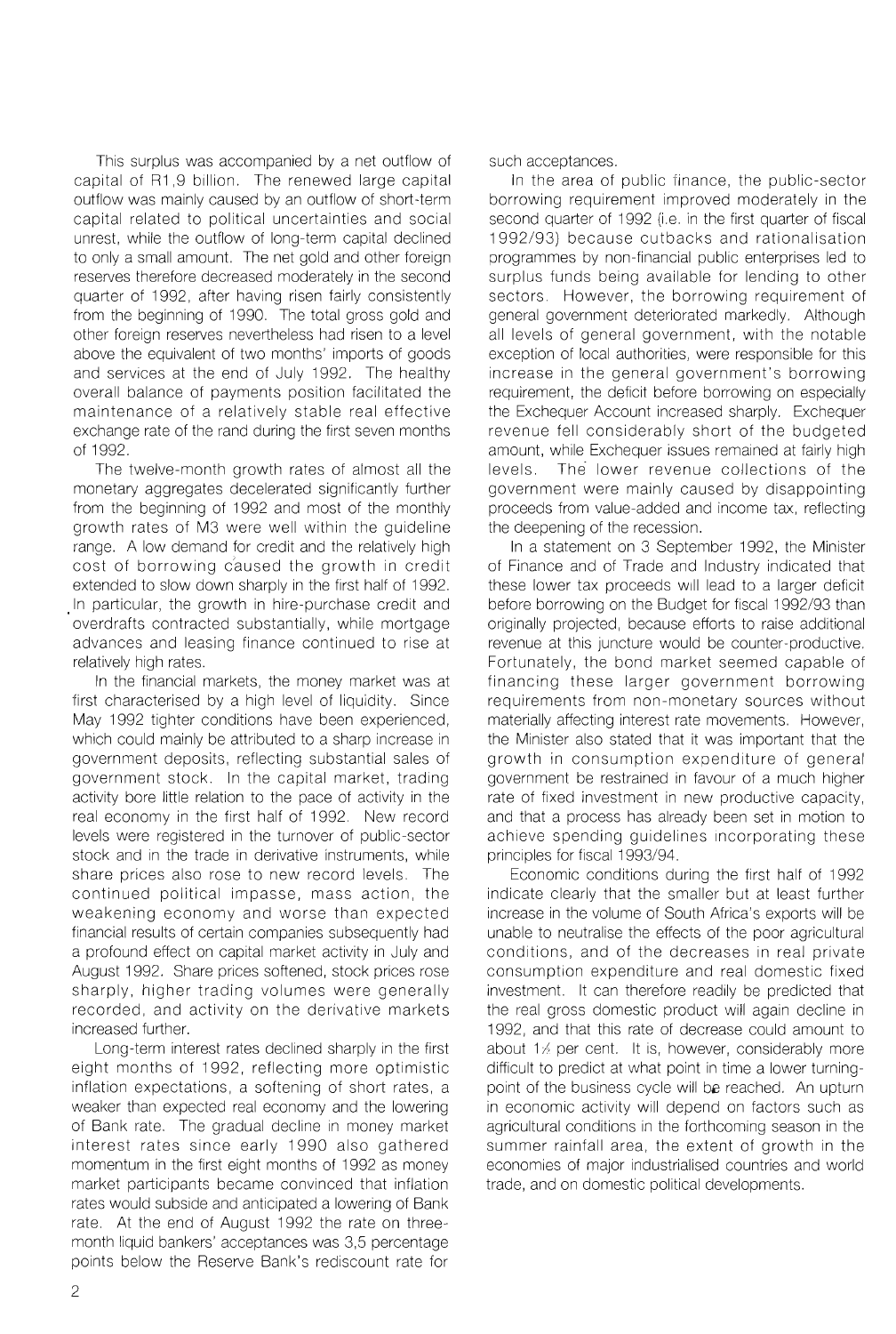## **Domestic economic developments**

#### **Domestic production**

The deepening in the downturn of real economic activity during the first half of 1992 is clearly reflected by developments in aggregate real domestic output. After having declined by  $\frac{1}{2}$  per cent in both 1990 and 1991, real gross domestic product contracted at annualised rates of 2 and  $2\%$  per cent in the first two quarters of 1992. This accelerated decrease in real gross value added was mainly due to poor agricultural conditions in a large part of the country. Excluding the value added by agriculture, the real gross domestic output of the other sectors declined at an annualised rate of almost 1 per cent in the second quarter of 1992  $-$  i.e. at about the same rate as in the preceding quarter as well as in 1991 as a whole.

The real value added by the agricultural sector changed from positive growth at an annualised rate of 5 per cent in the fourth quarter of 1991 to negative annualised rates of 17 per cent in the first quarter of 1992 and 28 per cent in the second quarter. The failure of the maize crop was largely responsible for the lower agricultural output. The drought also caused



## **Real gross domestic product**

severe damage to other field crops and horticultural production. Current estimates show that the production of grain sorghum, sunflower seed, soya beans and dry beans will be more than halved in the 1991/92 season.

In contrast to these developments, the real value added by the mining industry continued to rise over the past four quarters. The annualised rate of increase in real mining output rose from  $\frac{1}{2}$  per cent in the third quarter of 1991 to 1 per cent in the fourth quarter and to approximately  $1\frac{1}{2}$  per cent in the first two quarters of 1992. This rise in the real value added by mining was mainly the result of a corresponding increase in gold production. In the second quarter of 1992 the real output of gold mines was  $2\frac{1}{2}$  per cent higher than in the corresponding quarter of 1991 because of an increase in the quantity and quality of ore milled. Production by a new mine, which came into operation in the second half of 1991, was also responsible for an increase in diamond output; this increase was countered by declines in the real value added by other mines on account of the low international demand for commodities.

The real value added by the secondary sectors contracted at an annualised rate of  $2\frac{1}{2}$  per cent in the second quarter of 1992; this was almost equal to the rate of decline in the first quarter of 1992 and slightly higher than the average annual rate of decrease of 2 per cent in 1991 as a whole. This further decline in the output of the secondary sectors was extensive and even the value added by the sector supplying electricity, gas and water receded at an annualised rate of 2 per cent in the second quarter of 1992. The real output of the construction industry contracted at an annualised rate of 9 per cent, while the rate of decline in manufacturing output decreased slightly from an annualised rate of  $2\frac{1}{2}$  per cent in the first quarter of 1992 to nearly 2 per cent in the second quarter. All these secondary sectors were therefore seriously affected by the decline in real domestic demand coupled with only a sluggish upturn in world output growth. Politically inspired worker actions, such as mass demonstrations, stay-aways, strikes and sporadic violence, as well as a large number of public holidays, also caused a drop in production in the second quarter of 1992.

Real value added by the tertiary sectors, which until the third quarter of 1991 showed a distinct but moderately increasing trend in the current recession, began to decrease slightly at annualised rates of less than  $%$  per cent from the fourth quarter of 1991. This decrease was, however, mainly confined to a contraction in the real value added by commerce, while moderate increases were still recorded in the real output of transport, finance and general government. The real value added by commerce, which had started to decline from the beginning of 1991, contracted further at annualised rates of approximately  $2\n 2$  per cent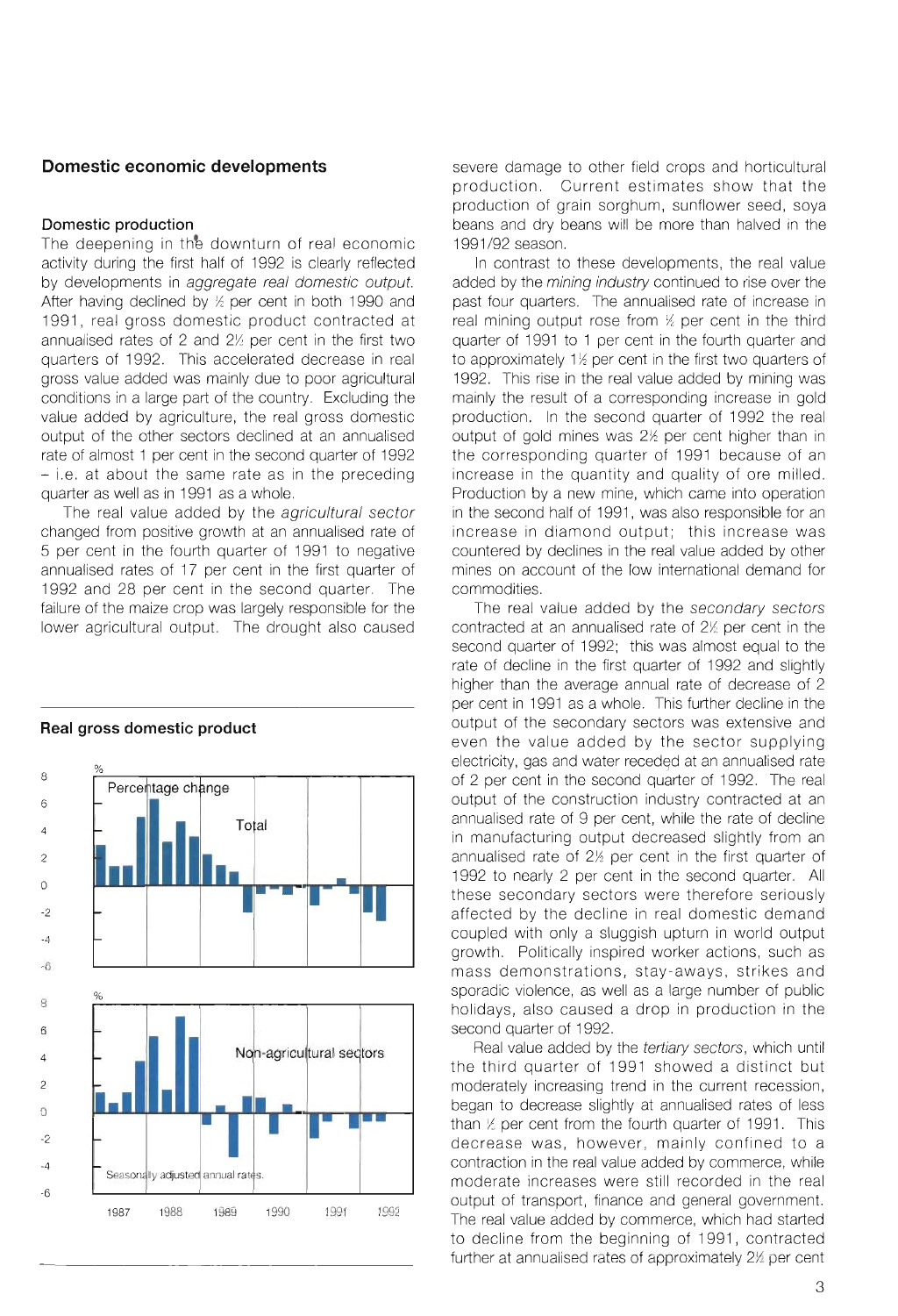

**Real gross domestic expenditure** 

in the first two quarters of 1992. The rates of increase in the value added by the other tertiary sectors varied between  $%$  and 1 per cent.

## **Domestic expenditure**

Manifesting the severe recessionary conditions in the economy, aggregate real gross domestic expenditure has shown a downward trend since the second quarter of 1988. Owing mainly to an involuntary build-up of inventories, real domestic expenditure rose at an annualised rate of 8 per cent in the first quarter of 1992. This unexpected increase in domestic expenditure was reversed again in the second quarter of 1992 when total expenditure declined at an annualised rate of  $6\%$  per cent.

The contraction in total real gross domestic expenditure in the second quarter of 1992 resulted from further declines in real private consumption expenditure and real gross domestic fixed investment, and the reversal of the build-up of inventories in the preceding quarter. Consumption expenditure by general government increased further, albeit at a lower rate of 2% per cent against quarter-to-quarter changes at annualised rates of 4 per cent and 3 per cent in the fourth quarter of 1991 and the first quarter of 1992.

Real expenditure on intermediate goods and services by general government continued to rise sharply, but the rate of increase in real remuneration of government employees fell back from an annualised rate of  $4\frac{1}{2}$  per cent in the first quarter of 1991 to about  $\frac{1}{2}$  per cent in the second quarter of 1992.

Real outlays on private consumption expenditure, which began to decline in the second quarter of 1991, again decreased in the second quarter of 1992. The rate of contraction in real consumption expenditure by households amounted to an annualised figure of 3 per cent in the second quarter of 1992; this was slightly less than the revised estimated decline of  $3\frac{1}{2}$  per cent in the first quarter of 1992 and brought the total decline in real outlays on consumer goods and services to about 2 per cent in the year ended June 1992. Households' consumption expenditure was held back by factors such as a decline in real personal disposable income, the increased number of unemployed people, a general lack of job security, the heavy burden of existing consumer debt and a decline in the net wealth of households.

In particular, real private consumption expenditure on durable consumer goods continued to fall rapidly in the second quarter of 1992. Real expenditure on durable consumer goods decreased at an annualised rate of 8 per cent in this quarter, compared with  $10\%$ per cent in the first quarter of 1992 and almost 15 per cent in the fourth quarter of 1991. This decline occurred despite a decrease in finance charges on households' credit transactions and the recent amendments to the Credit Agreements Act, which were specifically introduced to support the depressed automobile industry. The amendments entailed a reduction from 15 to 10 per cent in the minimum deposit required for the purchase of a new motor



Index: 1985=100. Seasonally adjusted.

1987 1988 1989 1990 1991 1992

#### **Real durable consumption expenditure**

85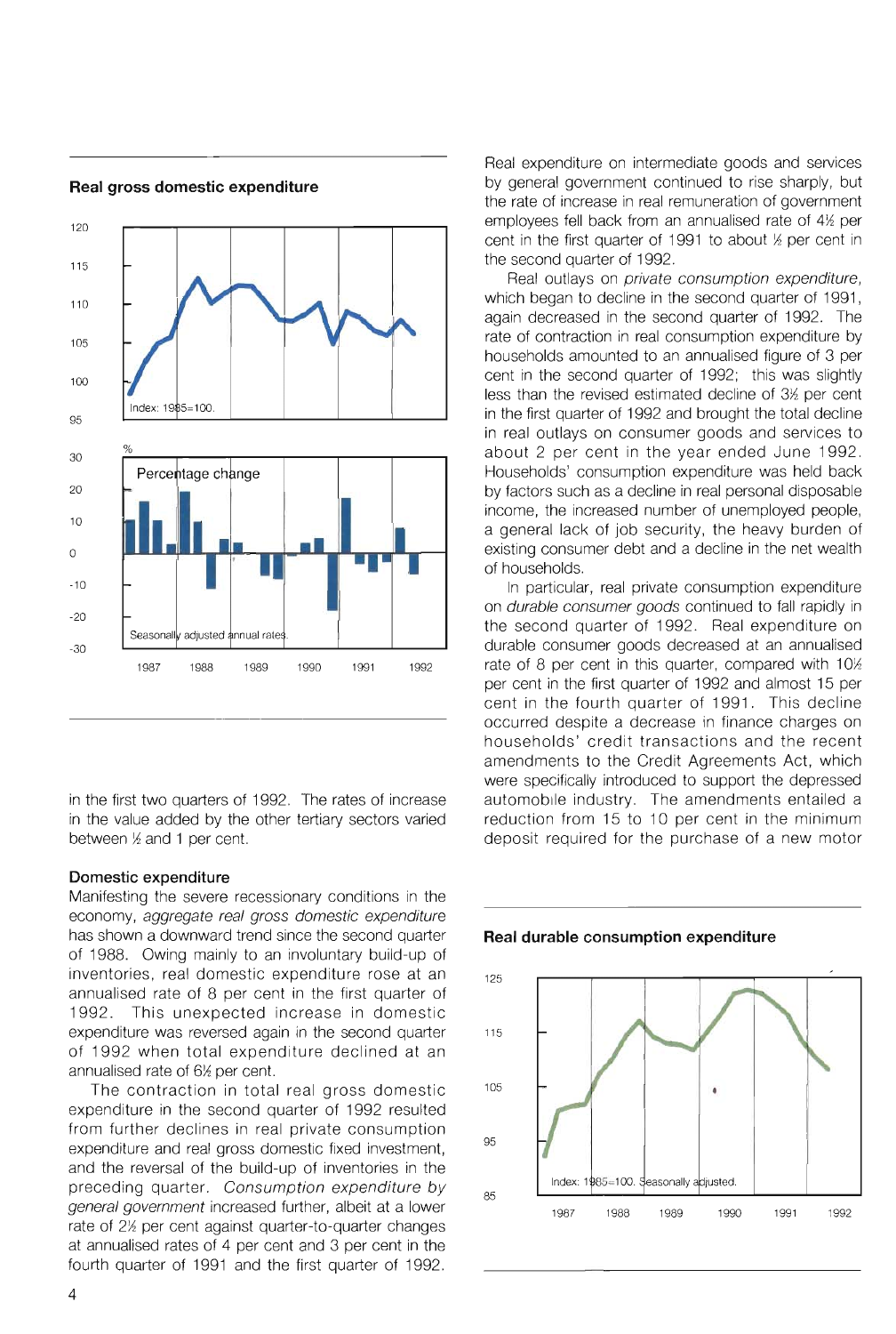vehicle and the extension of the repayment period from 42 months to 54 months.

Real consumer outlays on non-durable goods and services also still contracted. Moreover, the rate of decrease in consume" purchases of non-durable goods (seasonally adjusted and annualised) accelerated sharply from  $1%$  per cent in the second quarter of 1991 to  $3\%$  per cent in the first quarter of 1992 and to as much as  $4\frac{1}{2}$  per cent in the second quarter. In contrast to these developments, real expenditure on semidurable goods rose at an annualised rate of  $\frac{1}{2}$  per cent in both the first and the second quarter of 1992. The turnaround in this type of consumer expenditure was probably related to more aggressive marketing by the clothing and footwear trade and to the availability of less expensive imported goods.

The rate of decrease in total real gross domestic fixed investment slowed down slightly in the second quarter of 1992 to an estimated annualised rate of about 4 per cent; real fixed investment decreased at an annualised rate of  $6\%$  per cent (revised figure) in the first quarter of 1992 and by  $8\%$  per cent in 1991 as a whole. From a high in the fourth quarter of 1989 until the second quarter of 1992 real gross fixed capital formation declined by almost 19 per cent. As a ratio of



## **Fixed investment as percentage of gross domestic product**

gross domestic product, fixed investment contracted from a peak of 21 per cent to only  $16%$  per cent over the same period. If depreciation allowances are taken into account, net domestic fixed investment as a ratio of gross domestic product decreased from an already low level of  $4\frac{1}{2}$  per cent in the fourth quarter of 1989 to only 1 per cent in the second quarter of 1992. At present, the production capacity of the economy is therefore scarcely being extended; by far the larger part of fixed investment outlays is used to replace existing assets. This low net investment ratio can be compared with average ratios of  $14%$  per cent in the 1970s and 8 per cent in the 1980s.

As shown in the accompanying table, the decline in fixed investment since the beginning of 1990 took place in "all the main institutional sectors. However, the rate of decrease in investment by the public sector (public corporations and public authorities) was considerably higher than the rate of decrease in investment by the private sector, clearly indicating the contraction in expenditure on the infrastructural development of the country and the existing surplus production capacity in some of the public utility companies.

#### **Decrease in real gross domestic fixed investment from the fourth quarter of 1989 to the second**  quarter of 1992 %

| -22 |
|-----|
|     |

In the second quarter of 1992 fixed investment by public corporations increased somewhat from its very low base, while real fixed investment expenditure by public authorities continued on its downward trend. Decreases in the real outlays on capital expenditure by Transnet, Telkom and the South African Post Office in the latter sector outweighed a somewhat moderate increase in capital spending by general government.

Real fixed investment in the private sector decreased further at an annualised rate of nearly 2 per cent in the second quarter of 1992; in the preceding four quarters the rate of decrease in this aggregate was slightly higher, varying between 2 and 3 per cent. With the exception of the mining sector, the real fixed capital formation of all the other economic sectors declined. Significant declines were recorded in the investment expenditure of agriculture and manufacturing. Despite the generally depressed state of the mining sector, capital expenditure on several large mining projects caused this sector's real capital formation to rise at an annualised rate of  $2\frac{1}{2}$  per cent in the second quarter of 1992.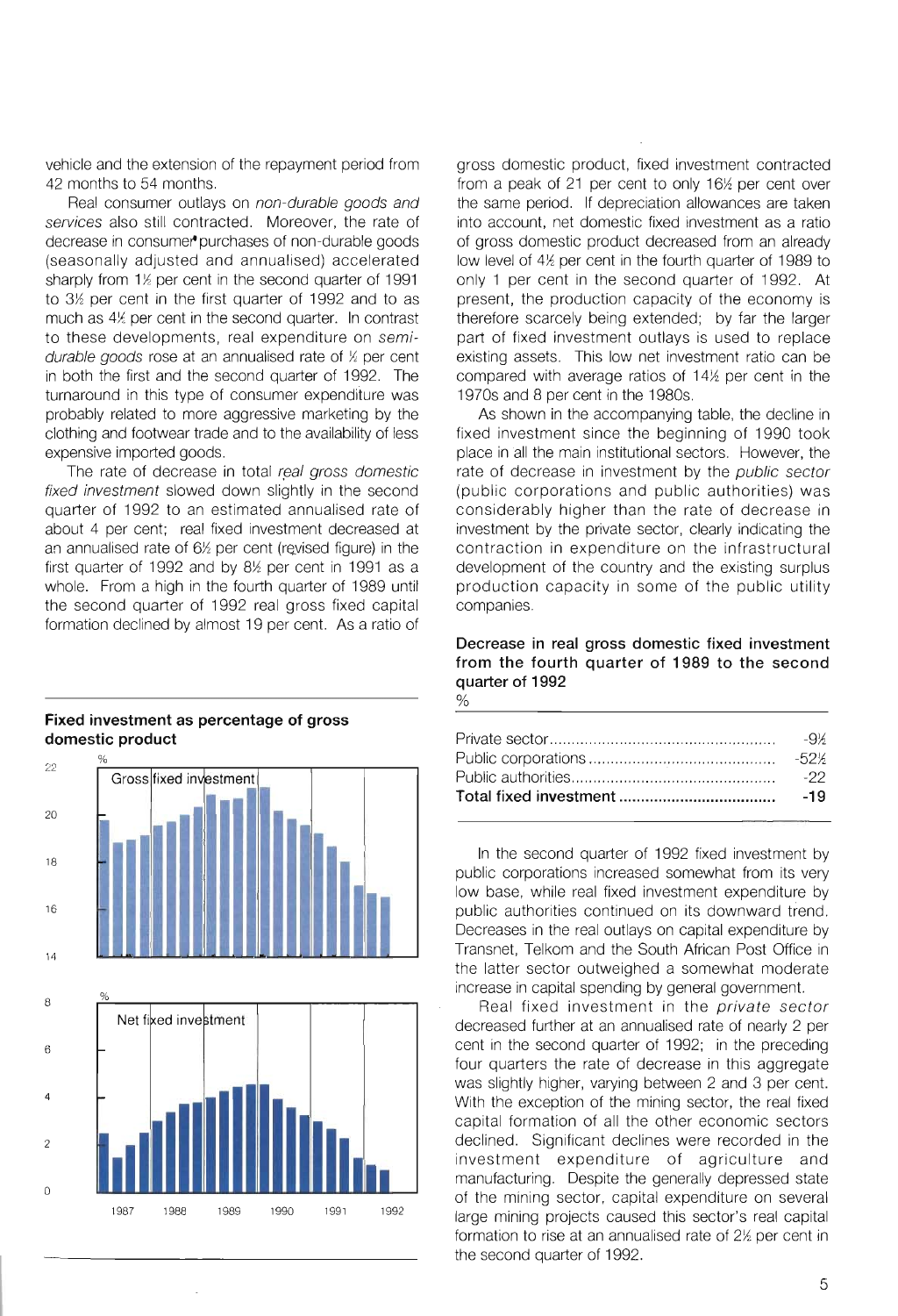

#### **Change in real inventories**

The decumulation of inventories in the second quarter of 1992 was mainly due to a drawing-down of inventories in private manufacturing and wholesale trade. This brought the ratio of industrial and commercial inventories to gross domestic product to a level of 18 per cent, compared with approximately  $18%$ per cent in 1991 as a whole. Increases were, however, recorded in the real inventory levels in the mining sector and in agricultural stocks-in-trade. The increase in the latter was mainly related to the early harvesting of the current maize crop and stockpiles of imported maize. Despite these increases, the ratio of inventories (excluding strategic stocks and livestock) to the gross domestic product deteriorated further to 23<sup>%</sup> per cent in the second quarter of 1992, which was substantially lower than the ratio of 29 per cent in the second quarter of 1989 - i.e. at the beginning of the current downswing in economic activity.

## **Factor income and domestic saving**

The growth in aggregate nominal factor income over a period of twelve months continued to slow down to 10% per cent in the second quarter of 1992; in the first quarter of 1992 it has amounted to 12 per cent. This decline was partly due to a decrease in the year-onyear rate of increase in total nominal labour remuneration from  $13%$  per cent in the first quarter of 1992 to 12% per cent in the second quarter. In addition, the growth in the gross operating surplus over twelve months also slowed down from  $12%$  per cent in the first quarter of 1992 to 10 per cent in the second quarter.

The ratio of gross domestic saving to gross domestic product weakened to about 18 per cent in the second quarter of 1992 from 18<sup>%</sup> per cent in the first quarter and approximately 19 per cent in calendar



#### **Gross operating surplus and remuneration**

1991. This low level of gross domestic saving reflected continued net dissaving by the general government because of a sustained high level of current government expenditure and lower than expected government revenue. Net saving by the corporate sector also declined because of dividend pay-outs being maintained in the face of declining company profits.

Net saving by households improved marginally and the ratio of personal saving to personal disposable income strengthened from an average of 2 per cent in 1991 to 3 per cent in the first half of 1992. This could be attributed to a fairly marked decline in households' real consumption expenditure, which exceeded the decline in aggregate real personal disposable income.

## **Employment**

Total employment in the non-agricultural sectors of the formal economy reacted strongly to the cyclical downturn in economic activity and declined by 0,5 and 2,0 per cent in 1990 and 1991, respectively. This decline started in the third quarter of 1989 and accelerated to 2,5 per cent (seasonally adjusted and annualised) in the second quarter of 1991 before subsiding moderately to 1,1 per cent in the third quarter. Large increases in employment by the public authorities in the fourth quarter of 1991 then caused total employment in the non-agricultural sectors of the economy to increase at a seasonally adjusted and annualised rate of 0,9 per cent. In the first quarter of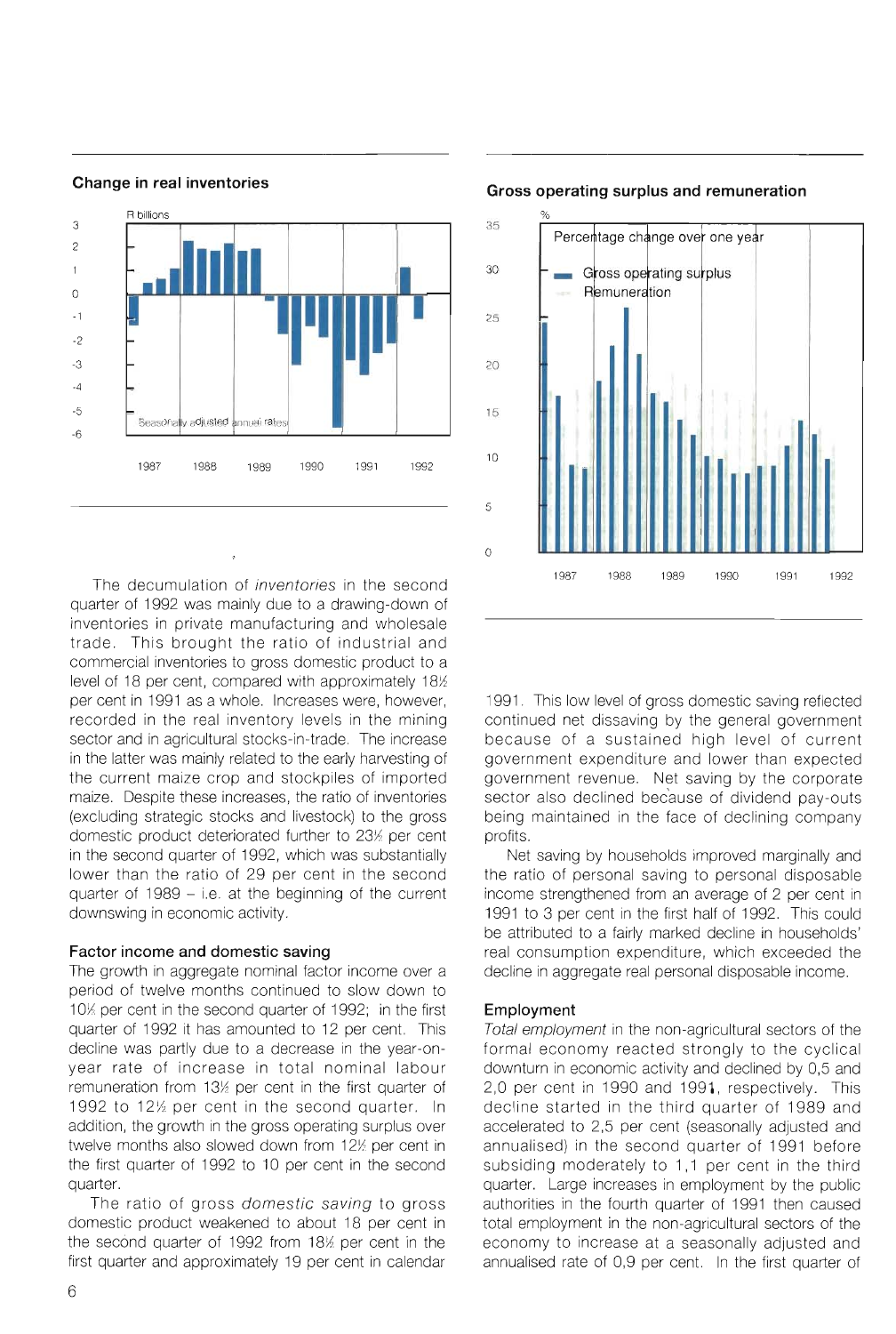

**Non-agricultural employment** 

1992 total employment declined markedly again by 3,9 per cent - the highest quarterly rate of decline recorded during the current downswing.

The effect of the lower level of economic activity on employment was felt largely in the non-agricultural private sector of the economy. Total employment by private enterprises declined by 0,7 and 3,4 per cent in 1990 and 1991. The quarter-to-quarter rate of decrease accelerated from a seasonally adjusted and annualised rate of 0,4 per cent in the first quarter of 1989 to a peak of 5,2 per cent in the first quarter of 1991; it then slowed down to only 0,1 per cent in the fourth quarter. A large number of labour retrenchments in mining, manufacturing, construction and retail trade then caused the rate of decrease in privatesector employment to accelerate significantly to a seasonally adjusted and annualised rate of 4,6 per cent in the first quarter of 1992. Preliminary information for the second quarter indicates that employment in manufacturing, construction and electricity generation declined further.

In contrast to these developments, employment by the *public authorities* increased at rates of 0,1 per cent in 1990 and 1,6 per cent in 1991. On a quarterly basis declines in the labour force of this sector in some

quarters were followed by increases in subsequent quarters. More recently, quarter-to-quarter rates of increase (seasonally adjusted and annualised) amounting to 0,6 and 3,3 per cent in the last two quarters of 1991, were followed by a decline in employment of 2,1 per cent in the first quarter of 1992.

As could be expected, the seasonally adjusted total number of registered unemployed workers increased with the declining level of formal employment in the non-agricultural sectors of the economy. The average level of unemployed workers in 1991 was 10,4 per cent higher than during the second half of 1990, and the average for the first three months of 1992 was 14,3 per cent higher than in the corresponding period of 1991.

#### **Labour costs and productivity**

Despite a loss of approximately 200 000 employment opportunities from the beginning of the downturn of economic activity until the first quarter of 1992, the rate of increase in nominal salaries and wages per worker in the non-agricultural sectors of the economy declined only moderately from 18,0 per cent in 1989 to a still high level of 15,8 per cent in 1991. The year-on-year rate of increase in nominal remuneration per worker also amounted to as much as 15,7 per cent in the first quarter of 1992.

During this period the increases recorded in the nominal remuneration per worker employed by the public authorities were consistently higher than those



## **Nominal remuneration per employee in non-agricultural sectors**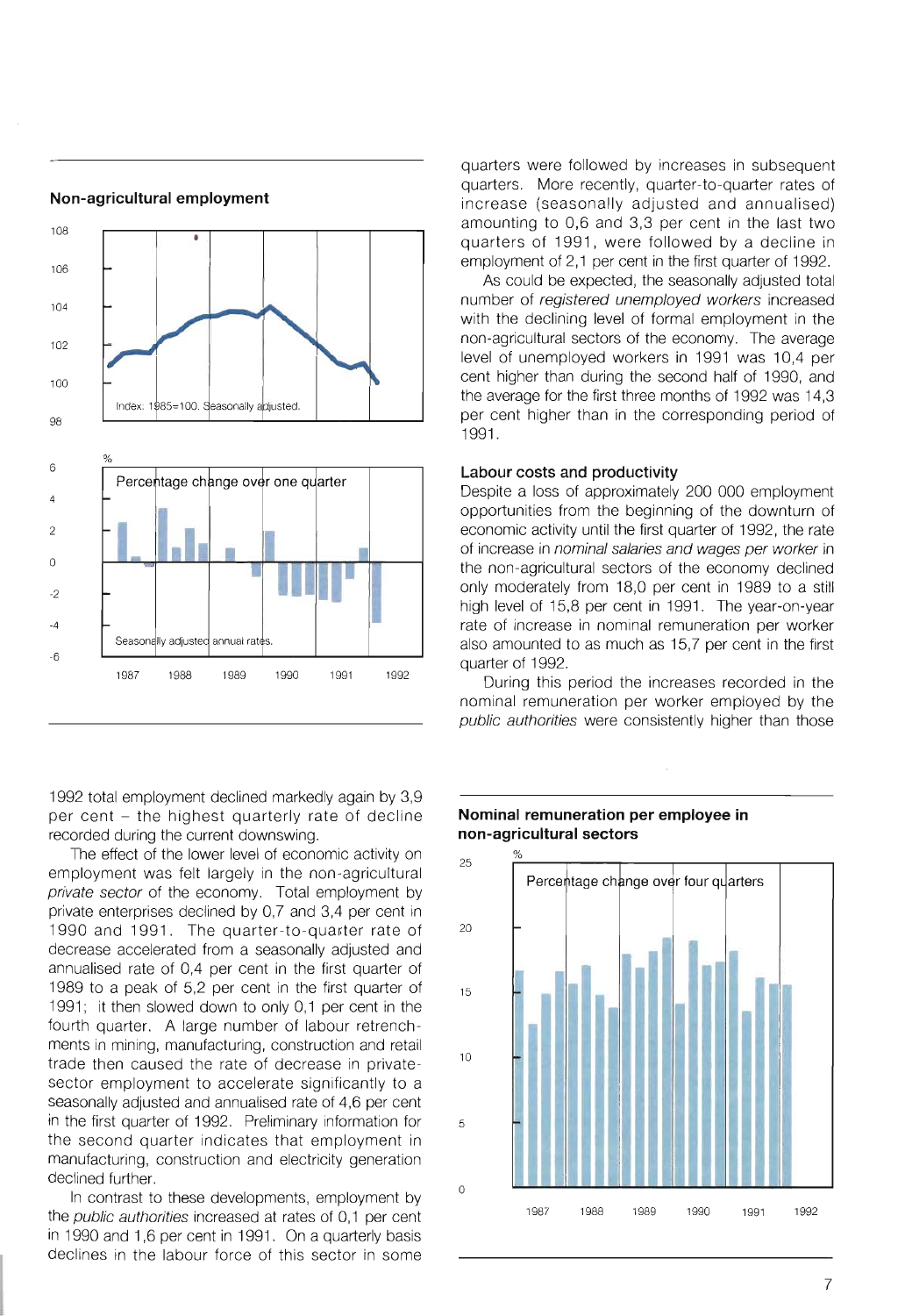of workers in the private sector. From the first quarter of 1989 to the first quarter of 1991 the nominal salaries and wages per worker employed by the public authorities generally increased at rates close to and sometimes even higher than 20 per cent; the rate of increases then slowed down considerably in 1991 . The year-to-year rate of increase in the nominal salaries and wages per worker employed by the public authorities therefore declined from a peak of 21,9 per cent in 1989 to 17,3 per cent in 1991. In the first quarter of 1992 the remuneration per worker employed by public authorities was 16,2 per cent higher than in the corresponding quarter of 1991 .

The rate of increase in nominal salaries and wages per worker in the non-agricultural private sector of the economy fluctuated between 16 and 17 per cent in 1988 to 1990, but then declined substantially to 14,8 per cent in 1991. In the first quarter of 1992 it reaccelerated again to a year-on-year rate of 15,4 per cent, from 13,8 per cent in the fourth quarter of 1991. Available information for the second quarter points to a deceleration of the wag'e increases in manufacturing, construction and electricity generation.

The slower growth in nominal salaries and wages per worker was mainly responsible for a decline in the rate of increase in the real wage per worker (as deflated by the non -agricultural gross domestic product deflator) from 2,3 per cent in 1989 to 1,2 per cent in 1991 and to a year-on-year rate of 1,7 per cent in the first quarter of 1992. None the less, the real wage per worker continued to increase in a period of low economic growth and a substantial decline in employment, indicating a serious structural problem in the South African economy and contributing to the persistently high price inflation.

The rate of increase in real labour productivity in the non -agricultural sectors simultaneously declined sharply from 2,3 per cent in 1988 to only 0,4 per cent in 1990 before rising moderately again to 1,3 per cent in 1991. This increase in productivity already started in the third quarter of 1990, and the year-on-year rate of increase in real output per worker accelerated from 1,2 per cent in that quarter to 1,9 per cent in the second quarter of 1991; it then slowed down to 0,3 per cent in the fourth quarter of 1991 before reaccelerating to 1,0 per cent in the first quarter of 1992.

The rapid increases in the nominal salaries and wages per worker coupled with the relatively poor performance of labour productivity, resulted in high rates of increase in nominal unit labour costs. However, the rate of increase in nominal labour costs per unit of physical output declined from 17,1 per cent in 1989 to 16,5 per cent in 1990 and more noticeably to 14,4 per cent in 1991. In the first quarter of 1992 nominal unit labour costs were 14,7 per cent higher than in the corresponding quarter of 1991 .

The rate of increase in the real unit labour costs (as deflated by the price deflator for the non-agricultural



6 Percentage change over four quarters 4 2 o -2 -4 -6 . 1987 1988 1989 1990 1991 1992

gross domestic product) declined from 1,4 per cent in 1989 to 1,2 per cent in 1990. In 1991 real labour costs per unit of physical output decreased by 0,1 per cent. The year-on-year rate of increase in real unit labour costs receded substantially from 3,2 per cent in the second quarter of 1990 to 1,5 per cent in the first quarter of 1991. Real labour costs per unit of physical output then fell by 2,0 per cent in the second quarter of 1991 before rising again, albeit at low rates of 0,2, 0,1 and 0,7 per cent, in the ensuing three quarters.

## **Prices**

As discussed in some detail in the Reserve Bank's Annual Economic Report for 1992, various factors stood in the way of lower price inflation. In the first half of 1992 the more important factors were the impact of the severe drought on food prices, continued high increases in nominal unit labour costs and expectations of persistently high inflation. Statistical factors, such as the effect of value-added tax introduced in October 1991 and the implementation of a new weighting structure in the calculation of the consumer price index in August 1991, also affected the official published rate of increase in the consumer price index.

The quarter-to-quarter rate of increase in the prices of imported goods declined from a seasonally adjusted and annualised rate of 10,9 per cent in the third quarter of 1991 to a negative rate of 0,7 per cent in the first quarter of 1992; it then reaccelerated to 9,6 per cent in the second quarter. In the first half of 1992 the rate of increase in the prices of imported goods over periods of twelve months rose from negative levels of 1,9 and 0,9 per cent in January and February to a positive figure of 5,9 per cent in May and June. These rates, measured over twelve months, were mainly influenced by the low rates of increase which had been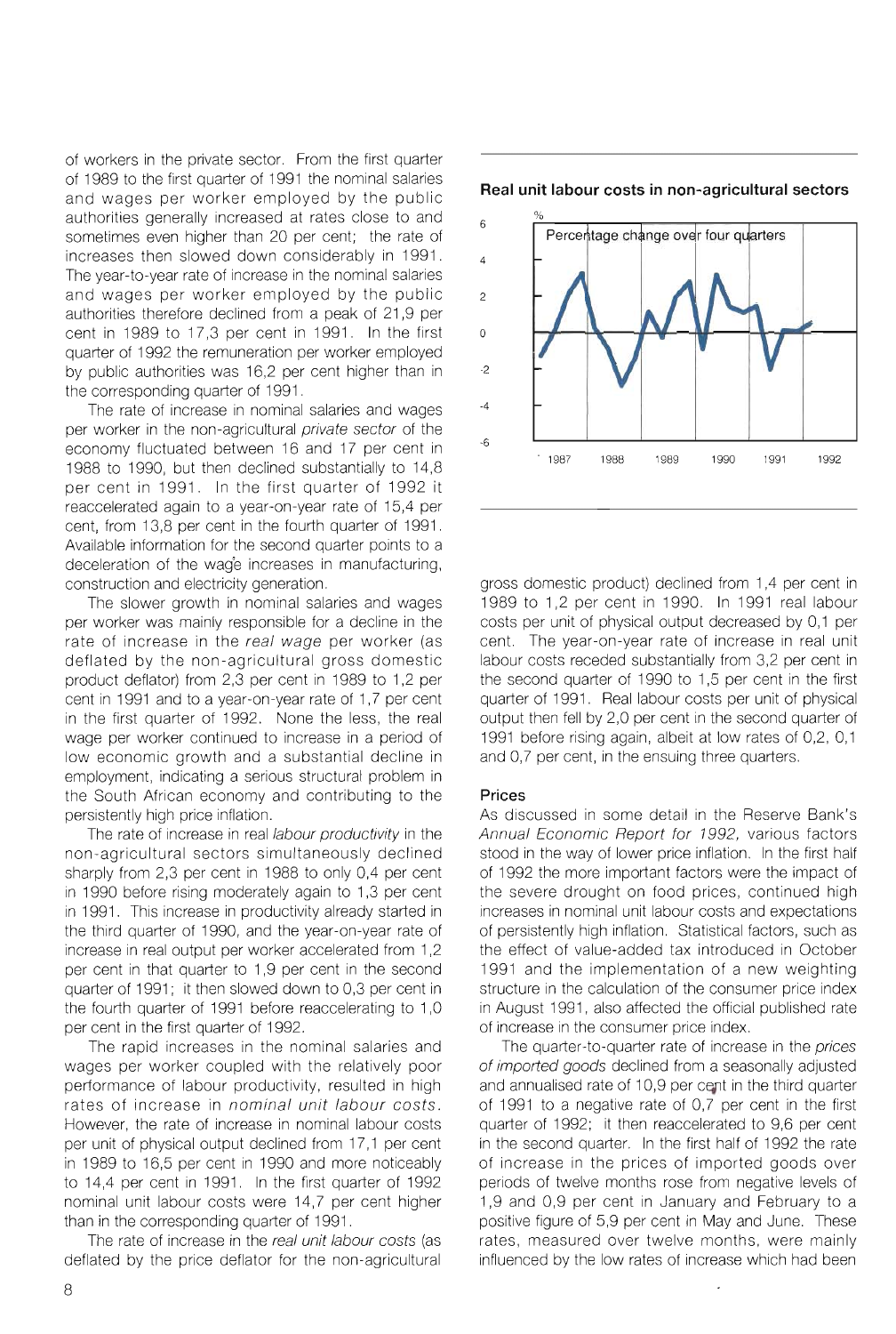recorded a year earlier in the aftermath of the conflict in the Middle East.

The quarter-to-quarter rate of increase in the prices of domestically produced goods also declined from a seasonally adjusted and annualised rate of 12,0 per cent in the third quarter of 1991 to 3,7 per cent in the first quarter of 1992, and then rose again to 12,3 per cent in the second quarter. The rate of increase in the prices of domestically produced goods over periods of twelve months accelerated from its most recent low point of 8,5 per cent in February 1992 to 10,1 per cent in June, mainly owing to the impact of the drought. The poor agricultural conditions caused the rate of increase over periods of twelve months in the production prices of unprocessed food to rise from 9,7 per cent in February 1992 to 22,9 per cent in June, and the rate of increase in prices of processed food from 9,2 to 11,2 per cent over the same period.

As a result of these movements in its main components, the quarter-to-quarter rate of increase in the all-goods production price index declined from a seasonally adjusted and annualised rate of 12,5 per cent in the third quarter of 1991 to 3,2 per cent in the first quarter of 1992; it then rose again to 11,4 per cent in the second quarter. The rate of increase over twelve months in the all-goods production price index declined, on balance, from a peak of 14,6 per cent in November 1990 to 6,7 per cent in both January and February 1992 before rising again to 9,2 per cent in June 1992.

The quarter-to-quarter rate of increase in the overall consumer price index declined from a seasonally adjusted and annualised rate of 18,8 per cent in the fourth quarter of 1991 to 12,8 per cent in both the first and second quarter of 1992. This lower rate of increase was brought about by lower rates of increase in the prices of consumer goods and services. The quarter-to-quarter rate of increase in the prices of consumer goods declined from a seasonally adjusted and annualised rate of 21,1 per cent in the fourth quarter of 1991 to 14,8 per cent in the second quarter of 1992, whereas the corresponding rate of increase in the prices of consumer services declined from 16,6 per cent to only 9,3 per cent over the same period.

The rate of increase in the overall consumer price index over periods of twelve months receded from its most recent high of 16,8 per cent in October 1991 to 14,8 per cent in May 1992, rose somewhat to 15,1 per cent in June and decreased again to 14,6 per cent in July. These recent changes in the overall consumer price index were also affected by high and accelerating increases in the prices of food. If food and nonalcoholic beverages are excluded from the representative basket of consumer goods and services, consumer price inflation over periods of twelve months subsided from a high of 15,4 per cent in July 1991 to only 11,8 per cent in June 1992 and to 11,0 per cent in July.



#### **Consumer prices**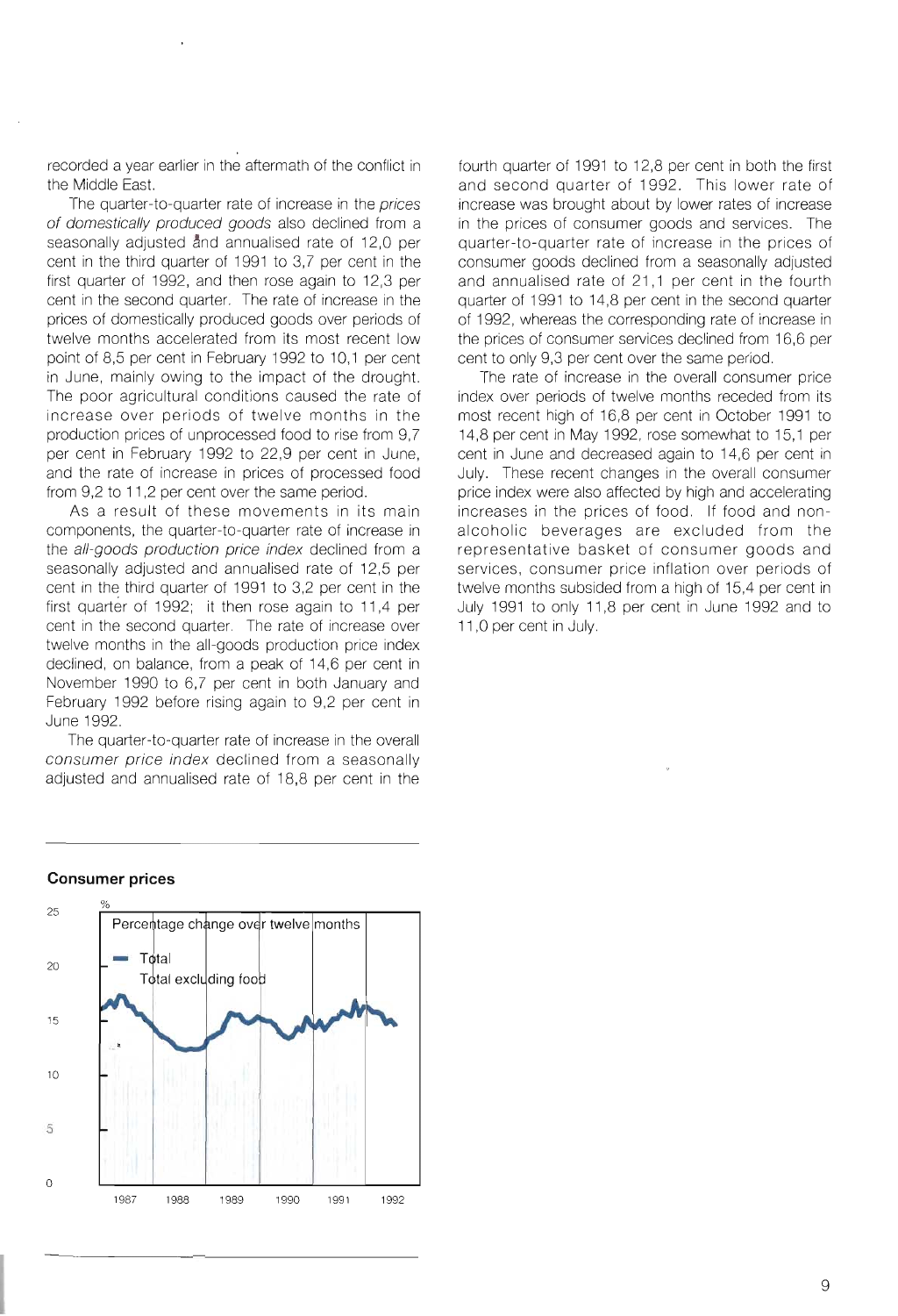## **Balance of payments**

#### **Current account**

The surplus on the current account of the balance of payments (seasonally adjusted and annualised), which had weakened from a quarterly average amount of R11,0 billion in the second half of 1991 to R4,5 billion in the first quarter of 1992, rose somewhat to R6,0 billion in the second quarter of 1992. As a percentage of gross domestic product, the surplus on the current account amounted to 1,9 per cent in the second quarter, compared with 2,5 per cent in 1991 and 4,3 per cent recorded in  $1986 - i.e.$  during the advanced stage of the previous downswing in the business cycle.



The increase in the surplus from the first to the second quarter of 1992 was the result of higher merchandise exports and lower service and transfer payments to non-residents, which more than offset a substantial decline in net gold exports.

The value of *merchandise exports* (seasonally adjusted and annualised) rose from R47,6 billion in the first quarter of 1992 to R49,4 billion in the second quarter. This increase was partly a matter of a  $2\frac{1}{2}$  per cent rise in export prices which benefited from an increase in international commodity prices. Prices on international commodity markets, which had decreased sharply from the middle of 1988, started to rise again towards the beginning of 1992 and in the second quarter were 3 per cent above the average level of the first quarter of 1992. The rise in the value of exports was, however, also due to an increase of  $1\%$ per cent in the volume of goods exported. The rise in volumes reflected a very strong export performance by manufactured goods (particularly chemical products, machinery and electrical equipment, and transport equipment) as well as by certain mining products. Exports of agricultural products also remained on a high level because of increased fruit and wine exports.

Although the growth in the volume of merchandise exports moderated considerably from the beginning of 1991, the proportion of real exports to real gross domestic product continued to increase sharply to very high levels. After having reached a low point of only 13 per cent in 1983, the volume of exports as a percentage of real gross domestic product rose to 22 per cent in 1990, 23 per cent in 1991 and 24 per cent in the first half of 1992. The level of these ratios can be compared with averages of 12 and 14 per cent in the 1960s and 1970s. The lower growth in the South



## **Real merchandise exports as percentage of gross domestic product**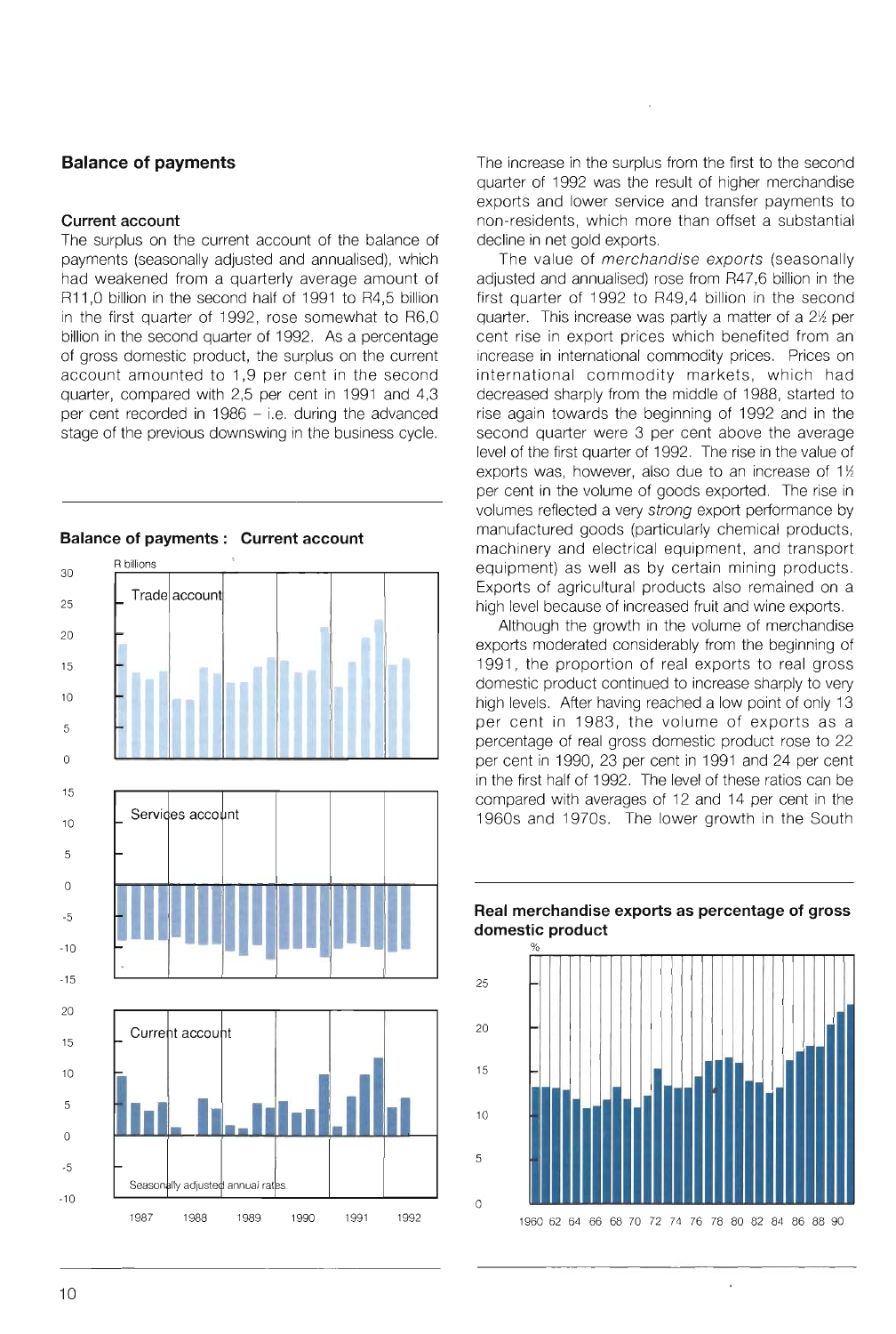## **Balance of payments on current account**

Seasonally adjusted annual rates

#### R billions

|                                   | 1991    |         |         | 1992    |         |         |         |
|-----------------------------------|---------|---------|---------|---------|---------|---------|---------|
|                                   | 1st ar  | 2nd ar  | 3rd ar  | 4th ar  | Year    | 1st gr  | 2nd gr  |
|                                   | 41,8    | 45.9    | 48.6    | 47.3    | 45.9    | 47.6    | 49,4    |
|                                   | 17,3    | 20,0    | 20,1    | 21,2    | 19,6    | 18.1    | 16,0    |
|                                   | $-47,5$ | $-50,2$ | $-49.1$ | $-45.9$ | $-48,2$ | $-50.5$ | $-49,1$ |
| Net service and transfer payments | $-10,1$ | $-9,5$  | $-9.9$  | $-10.3$ | $-9.9$  | $-10.7$ | $-10.3$ |
| Balance on current account        | 1.5     | 6.2     | 9.7     | 12.3    | 7.4     | 4.5     | 6,0     |

African economy during the 1980s was therefore accompanied by an increasingly higher proportion of goods exported despite sanctions and trade boycotts. This rise in the volume of exports prevented domestic production from declining even further (the increase in exports was also probably partly due to low economic growth) and enabled the country to maintain a surplus on the current account of the balance of payments required for the repayment of foreign debt.

The value of net gold exports, which had declined from a seasonally adjusted and annualised rate of R21,2 billion in the fourth quarter of 1991 to R18,1 billion in the first quarter of 1992, shrank further to R16,0 billion in the second quarter. This more recent sharp decrease was a combination of both price and volume declines. The average fixing price of gold declined from US\$351 per fine ounce in the first quarter of 1992 to \$339 in the second quarter, or from R992 to R963 per fine ounce. Towards the end of July the gold price recovered momentarily to almost \$360 per fine ounce, owing to fears that South Africa's gold production could decline because of stay-aways and mass actions. When it became evident that gold production would not be seriously affected, the gold price fell again to \$340 per fine ounce on 31 August.

After having reached a new record value of R50,5 billion (seasonally adjusted and annualised) in the first quarter of 1992, merchandise imports declined moderately to R49,1 billion in the second quarter. This level of imports was nevertheless still 2 per cent higher than the quarterly average of 1991. The imports of agricultural products arising from the drought were mainly responsible for the high import volume in the second quarter of 1992. The seasonally adjusted and annualised value of agricultural products (mainly maize) more than doubled from R1,1 billion in 1991 to R2,4 billion in the second quarter of 1992.

Mainly reflecting higher oil prices, import prices rose by 1% per cent in the second quarter of 1992, following a decline of 1 per cent in the first quarter. A decline of 1 per cent in the average effective exchange rate of the rand from the first to the second quarter was also responsible for this rise in import prices. However, in the second quarter of 1992 import prices were only 4 per cent higher than in the corresponding quarter of 1991. This lower rate of increase than in the prices of domestically produced goods explains to some extent why imported products were substituted for domestic goods.

Net service and transfer payments to non-residents declined marginally from a seasonally adjusted and annualised value of R10,7 billion in the first quarter of 1992 to R10,3 billion in the second quarter. This decline was caused by a drop of R1,4 billion in service payments, which outstripped a decline of R1,0 billion in service receipts. Higher payments for freight and merchandise insurance in the second quarter were fully offset by lower interest and dividend payments to nonresidents, whereas lower interest and dividends received on foreign investments resulted in a decline in service receipts from the rest of the world.

#### **Capital account**

The total net outflow of capital not related to reserves, which had fallen from R4,7 billion in the fourth quarter of 1991 to only R21 million in the first quarter of 1992, rose again to R1,9 billion in the second quarter. This renewed large capital outflow was mainly caused by a large outflow of short-term funds; the outflow of longterm capital declined to only a small amount.

The net outflow of long-term capital improved considerably over the twelve-month period to June 1992. Largely reflecting borrowing on international capital markets, the net outflow of long-term capital decreased from R1,4 billion in the third quarter of 1991 to RO,3 billion in the first quarter of 1992 and to only R37 million in the second quarter. The proceeds of debt issues on the European capital market of Telkom, Eskom and the Industrial Development Corporation to the amount of RO,8 billion were mainly responsible for a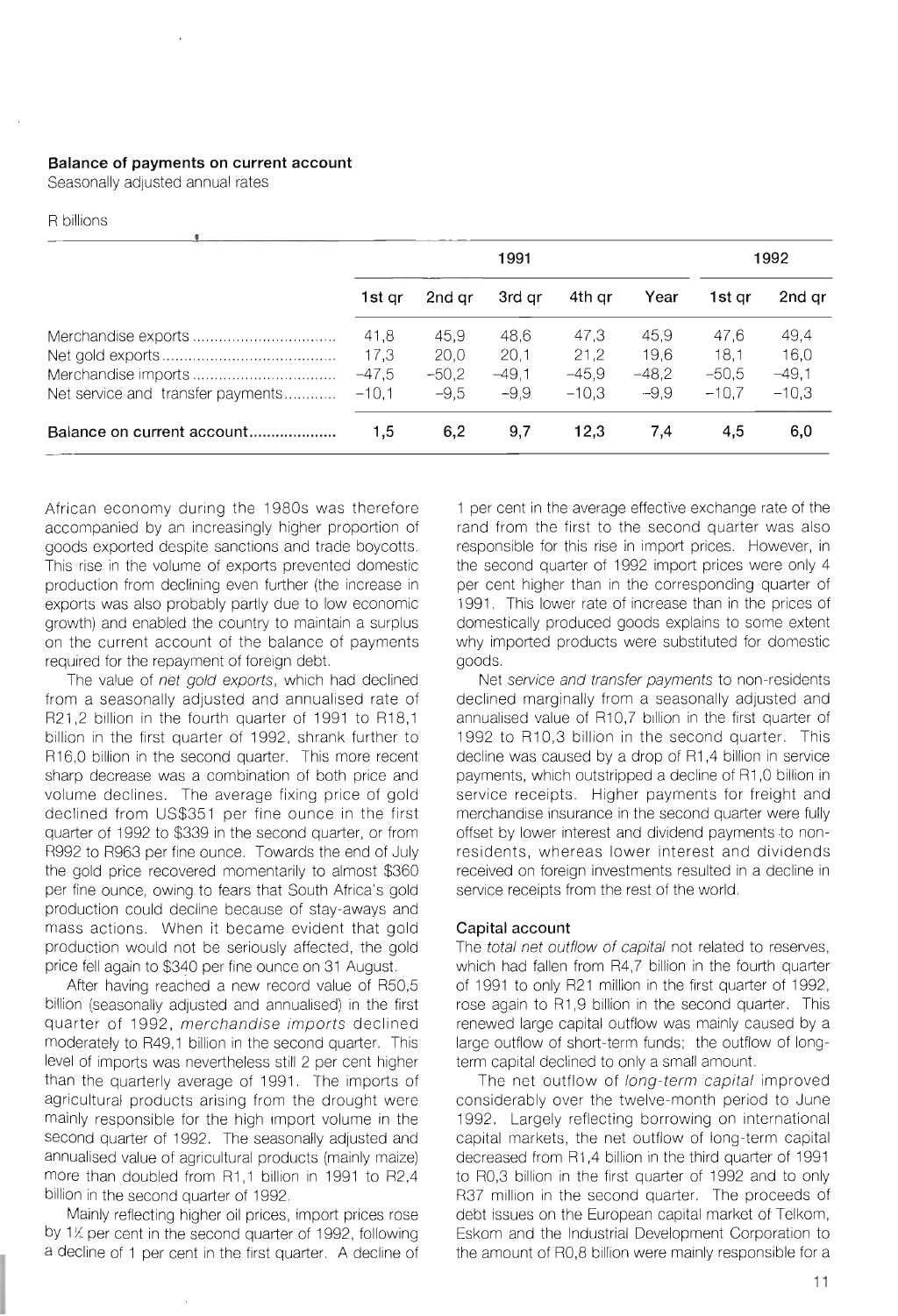

further inflow of capital to the public sector in the second quarter of 1992. This brought the net inflow of long-term capital to the public sector to R1 ,8 billion in the first half of 1992, against an inflow of RO,2 billion in 1991 as a whole. The net outflow of long-term capital from the private sector declined from the high figure of

## **Net capital movements (not related to reserves)**

R millions

|                                                                                  | 1991   |         |          | 1992    |         |         |         |
|----------------------------------------------------------------------------------|--------|---------|----------|---------|---------|---------|---------|
|                                                                                  | 1st qr | 2nd ar  | 3rd gr   | 4th qr  | Year    | 1st gr  | 2nd qr  |
| Long-term capital                                                                |        |         |          |         |         |         |         |
|                                                                                  | $-167$ | 116     | $-398$   | 346     | $-103$  | 941     | 303     |
|                                                                                  | 188    | 345     | $-183$   | $-20$   | 330     | 55      | 540     |
|                                                                                  | $-604$ | $-787$  | $-774$   | $-768$  | $-2933$ | $-1283$ | $-880$  |
|                                                                                  | $-583$ | $-326$  | $-1.355$ | -442    | $-2706$ | $-287$  | $-37$   |
| Short-term capital, including unrecorded<br>transactions, but excluding reserve- | 1 362  | $-1748$ | 1 2 5 8  | $-4217$ | -3345   | 266     | $-1819$ |
| Total capital movements, excluding                                               |        |         |          |         |         |         |         |
| liabilities related to reserves                                                  | 779    | $-2074$ | $-97$    | --4659  | $-6051$ | $-21$   | -1 856  |

R1,3 billion in the first quarter of 1992 to RO,9 billion in the second quarter. This outflow represented foreign debt repayments, an increase in long-term assets related to export trade and net sales by non-residents of securities quoted on the Johannesburg Stock Exchange (these sales are recorded on a gross basis and do not cause a loss of foreign reserves; their counterparts are shown as inflows against other components of the capital account).

Short-term capital (excluding reserve-related liabilities but including unrecorded transactions) changed from a small net inflow of capital of RO,3 billion in the first quarter of 1992 to a net outflow of capital to the amount of R1,8 billion in the second quarter. This fairly large outflow of short-term funds is likely to have occurred mainly towards the end of the second quarter and could be ascribed to renewed political uncertainty and social unrest. Preliminary indications are that this outflow of short-term capital changed to an inflow again in July 1992.

## **Foreign reserves**

The net outflow of capital not related to reserves exceeded the surplus on the current account of the balance of payments, with the result that South Africa's total net gold and other foreign reserves decreased by RO,5 billion in the second quarter of 1992. However, during the first half of 1992 the total net reserves still rose by R1,5 billion, after having risen by R1,4 billion during 1991 as a whole.

South Africa's total gross gold and other foreign reserves rose by R266 million in the second quarter of 1992 and pushed the level of the gross reserves to R11,8 billion at the end of the quarter. During the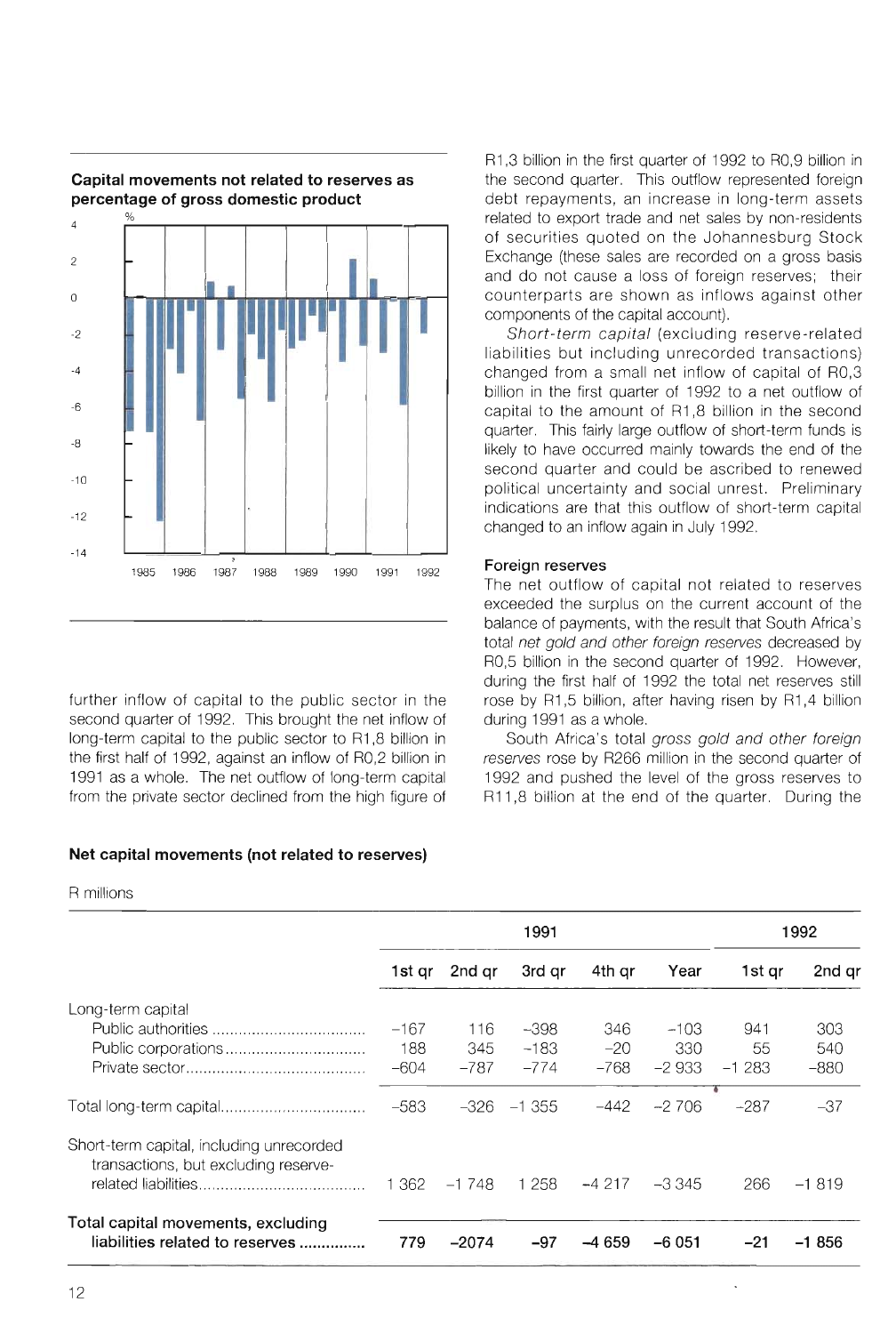

**Gross gold and other foreign reserves** 

Rand per \$ 5 Financial rand  $\overline{A}$ Commercial rand 3 Weekly averages  $\overline{2}$ 1989 1990 1991 1992

**Exchange rates** 

ensuing two months the gross reserves of the Reserve Bank rose further by R1,4 billion to a level of R11,5 billion at the end of August. The gold reserves of the Reserve Bank at the end of this month amounted to 6,7 million fine ounces, up from 6,4 million fine ounces at the end of December 1991 and from a low of 3,1 million fine ounces at the end of 1989.

## **Exchange rates**

Concern about developments in the world's major economies resulted in volatile financial markets during the first eight months of 1992. The interest rate differential between the United States and Germany widened further when the American discount rate was lowered in early July 1992 to its lowest level since 1963, and when the Bundesbank increased its discount rate on 20 July to its highest level since the 1930s. This large interest rate differential and the relatively low economic growth in many industrial countries caused the dollar to continue on its downward trend which had started in the second quarter of 1992. Despite central bank intervention, the dollar reached a historic low of DM1,4063 on 26 August 1992.

| 31 Dec '91<br>tο<br>31 March '92 | 31 March '92 30 June '92 31 Dec '91<br>tο<br>30 June '92 31 Aug '92 | tο     | tο<br>31 Aug'92 |  |
|----------------------------------|---------------------------------------------------------------------|--------|-----------------|--|
| $-0.7$                           | $-0.4$                                                              | $-1.6$ | $-2,7$          |  |
| $-4.7$                           | 3.9                                                                 | 1.2    | 0,2             |  |
| 2,8                              | $-5.2$                                                              | $-3.0$ | $-5,5$          |  |
| 3.5                              | $-3,9$                                                              | $-6.4$ | $-6,9$          |  |
| 1.1                              | $-2,0$                                                              | $-0.6$ | $-1,5$          |  |
| 3.4                              | $-3.8$                                                              | $-6.4$ | $-6,9$          |  |
| 3.1                              | $-3.8$                                                              | $-5.3$ | $-6,0$          |  |
| $-9.7$                           | $-6.5$                                                              | $-0.9$ | $-14,8$         |  |

## **Changes in exchange rates of the rand**

%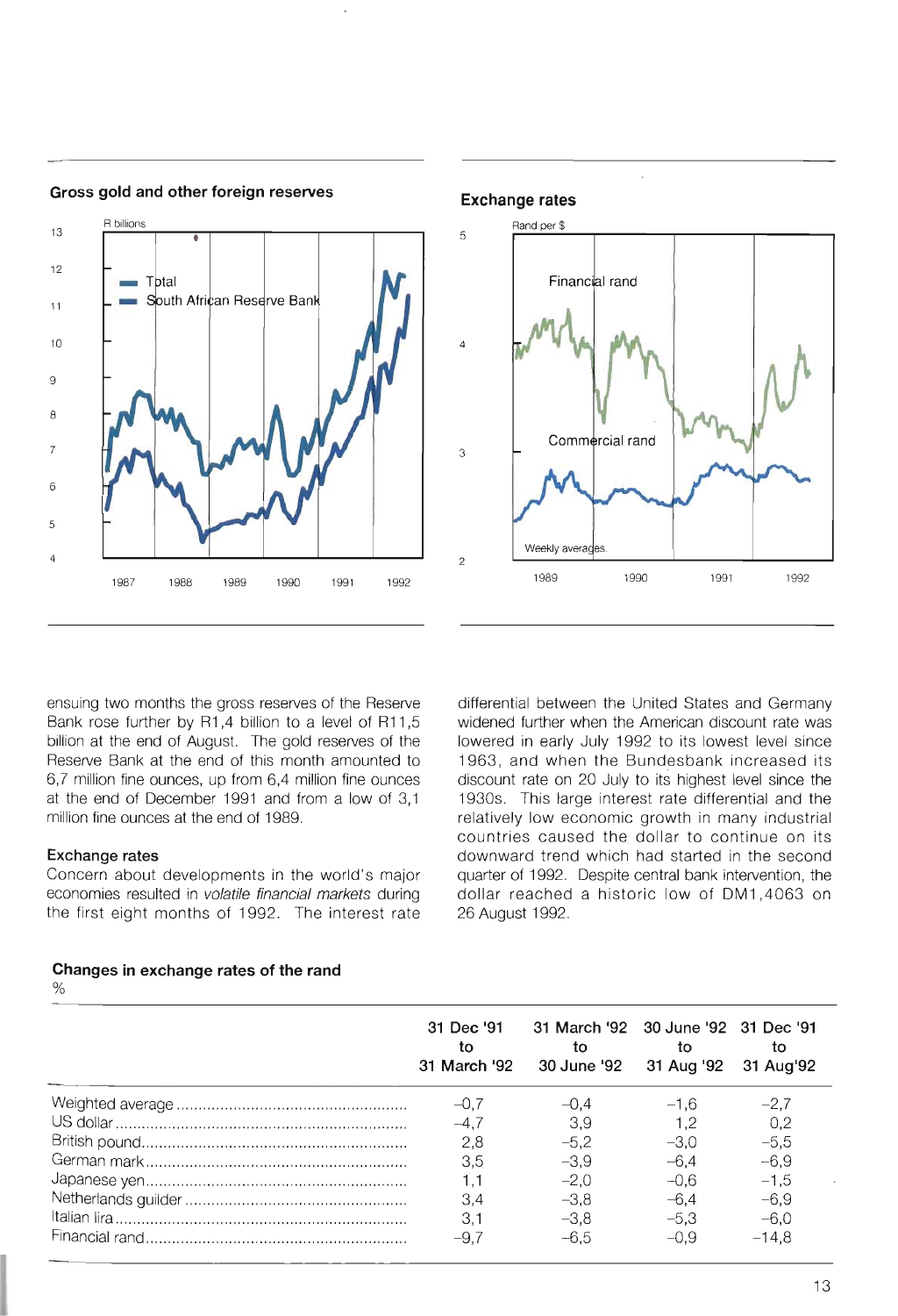Owing to the weak performance of the dollar, the rand appreciated against the dollar but depreciated against all the other major currencies from the beginning of the second quarter. In the period 20 March 1992 to 20 July 1992 the rand appreciated by more than 6 per cent against the dollar to R2,72 per dollar - its highest level against the US currency since 17 April 1991. It then depreciated again moderately to R2 ,74 per dollar on 31 August 1992. Historic lows were, however, recorded in the rand's exchange rates against the other major currencies.

The net result of these movements in the exchange rates of the rand was that the nominal effective exchange rate of the rand declined by only 0,4 per cent in the second quarter of 1992 and by a further 1,6 per cent up to the end of August 1992. This brought the total decline in the nominal effective exchange rate of the rand to 2,7 per cent since the beginning of 1992. The real effective exchange rate of the rand also remained relatively stable. In July 1992 the real effective exchange rate of the rand was only 0,9 per cent above its level in December 1991 and 1,6 per cent higher than in December 1990.

At first the financial rand was also relatively stable following the outcome of the referendum in March 1992, and the financial rand discount fluctuated between 14 and 22 per cent from the end of March 1992 to 19 June 1992. However, events at Boipatong on 17 June, the suspension of the negotiations for a new constitution and the instigation of mass actions, caused the financial rand to drop sharply from R3,63 to R4,07 per dollar on 9 July 1992. The financial rand subsequently appreciated again to R3,72 per dollar and a discount of 26 per cent on 31 August.

## **Financial markets**

## **Money supply**

The twelve-month growth rates of almost all the monetary aggregates decelerated significantly during the first six months of 1992. At the beginning of the year these rates were still affected by the regulatory changes under the Deposit-taking Institutions Act, which came into force in February 1991. When these effects were no longer reflected in the twelve-month growth rates of the aggregates, this rate of increase in the broadly defined money supply (M3) declined from 14,4 per cent in January 1992 to 10,6 per cent in February 1992; it then receded even further to 7,5 per cent in June. Preliminary estimates indicate that the growth rate in M3 over periods of twelve months rose again to 9,9 per cent in July 1992. The declining tendency in the growth in M3 during the first half of 1992 was also confirmed by the growth in the quarterly average value of M3 (seasonally adjusted and annualised), which contracted from 8,5 per cent in the fourth quarter of 1991 to 7,0 per cent in the second quarter of 1992.

Sharp fluctuations in monthly values of M3 at times caused the growth in this aggregate to move above the upper limit of the guideline range of 10 per cent. However, most of the monthly growth rates were generally well within the guideline range and closer to the lower limit of the range of 7 per cent. This is clearly



#### **Money supply**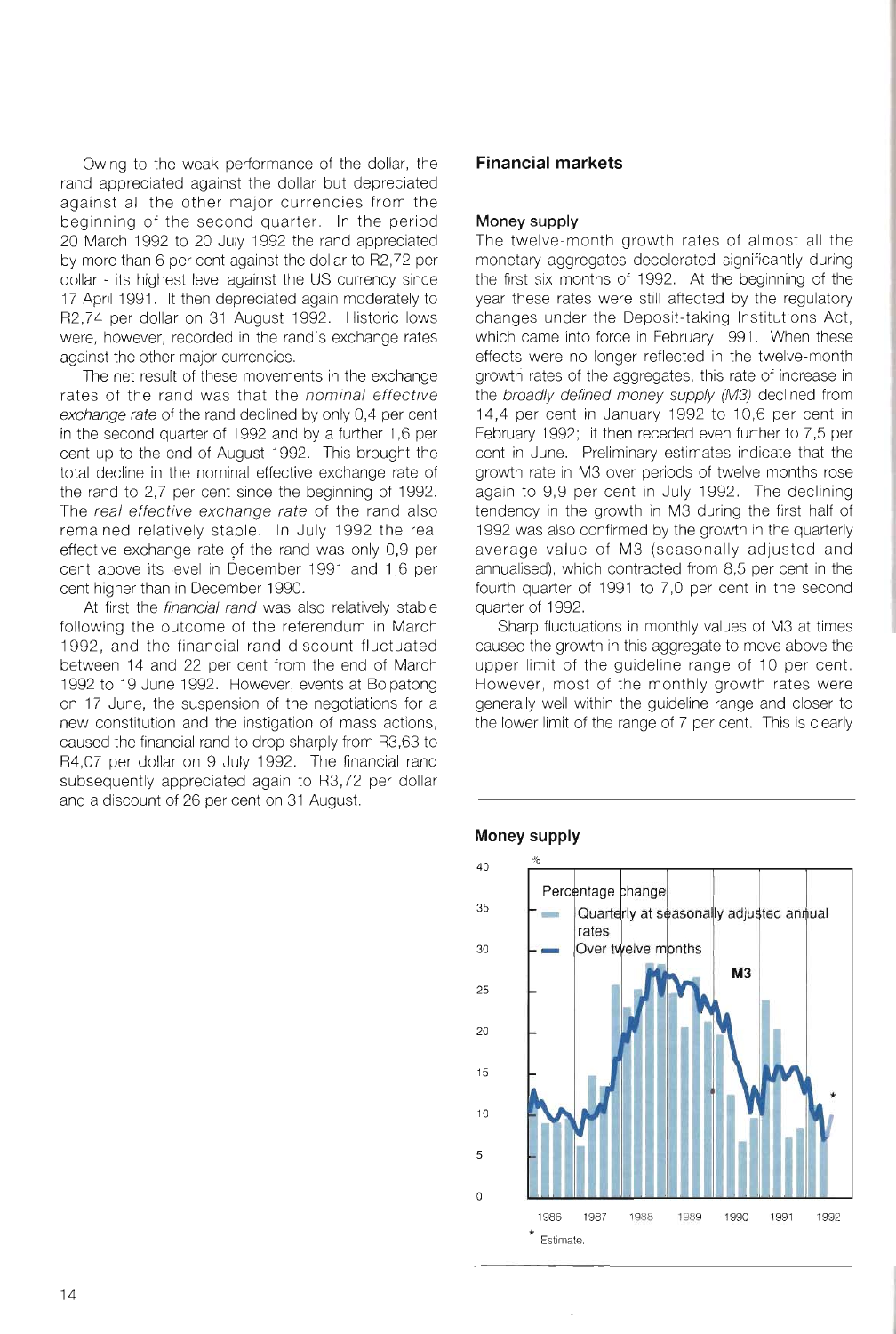illustrated by the rate of increase in M3 as measured for guideline purposes of 7,7 per cent (seasonally adjusted and annualised) from the fourth quarter of 1991 to June 1992. Preliminary estimates indicate that this rate then rose again to 10,2 per cent in July 1992.

The rates of increase in the narrower monetary aggregates, with the exception of M1A, also displayed a declining tendency during the first six months of 1992. The rates of increase in M1 and M2 over periods of twelve months fluctuated downwards from 14,8 and 16,1 per cent in December 1991 to 11,1 and 11,8 per cent, respectively, in June 1992. In contrast to these developments, the corresponding growth rate in M1A increased from 17,7 per cent in December 1991 to 18,7 per cent in June 1992. This was mainly due to a shift from longer-term deposits to cheque and transmission deposits, leading to an increase in the relative share of cheque and transmission deposits in total domestic private sector deposits from 12,2 per cent in June 1991 to 14,2 per cent in June 1992.

In a statistical or accounting sense the main counterpart of the R6,9 billion increase in M3 in the first half of 1992 was a R5,0 billion increase in the claims of the monetary institutions on the private sector. An increase of R1,5 billion in the net gold and other foreign reserves and a R2,5 billion increase in net other assets and liabilities, were countered to some extent by a drop of R2,1 billion in monetary institutions' net claims on the government sector.

#### **Credit extension by monetary institutions**

The twelve-month growth rate in total credit extended by monetary institutions to the domestic private sector continued to decrease in the first half of 1992. This rate of increase fell back from 14,5 per cent in December 1991 and 15,6 per cent in January 1992 to 10,8 per cent in February, when the effect of the regulatory changes under the Deposit-taking Institutions Act was no longer reflected in this growth rate; it then fluctuated downwards to only 9,0 per cent in June 1992.

The low demand for credit related to the depressed economic conditions and the relatively high cost of borrowing, was also reflected in the quarterly growth rates of credit extension. The seasonally adjusted and annualised rate of increase in the quarterly average of monetary institutions' claims on the domestic private sector receded from a recent peak of 23,4 per cent in the first quarter of 1991 to 11,1 per cent in the fourth quarter and even further to only 4,4 per cent in the first quarter of 1992; it then rose again to 11,1 per cent in the second quarter. Similarly, the rate of increase over four quarters in the quarterly average value of credit extension by monetary institutions to the domestic private sector (seasonally adjusted) declined from 17,6 per cent in the fourth quarter of 1991 to 10,1 per cent in the second quarter of 1992. These recent lower growth rates in credit extension were, however, also



**Real prime rate and domestic credit extension** 

due to disintermediation that could be explained by a widening of the margins between lending and deposit rates of monetary institutions.

An analysis of monetary institutions' claims on the domestic private sector by type of credit extended reveals that the lower growth in credit extension was mainly due to a contraction of the growth rate in hirepurchase credit and overdrafts. The twelve-month rate of increase in hire-purchase credit shrank from the already low level of 6,7 per cent in December 1991 to only 2,2 and 1,3 per cent in March and June 1992, respectively. The rate of increase in "other loans and advances" (mainly overdrafts) over periods of twelve months similarly receded from 12,6 per cent in December 1991 to 7,0 per cent in March 1992 and to only 0,2 per cent in June.

The slower growth in these types of credit was partly due to a switching to mortgage advances and leasing finance because of the comparatively favourable interest rates and cash flow advantages that are associated with such financing. Lower capital requirements against mortgage advances also encouraged deposit-taking institutions to promote this kind of credit extension. The twelve-month growth rate in mortgage advances accordingly rose from 14,7 per cent in December 1990 to 18,0 per cent in December 1991; an increase in precautionary savings of households then probably caused this growth rate to recede somewhat to 17,2 per cent in June 1992. However, the growth in leasing finance remained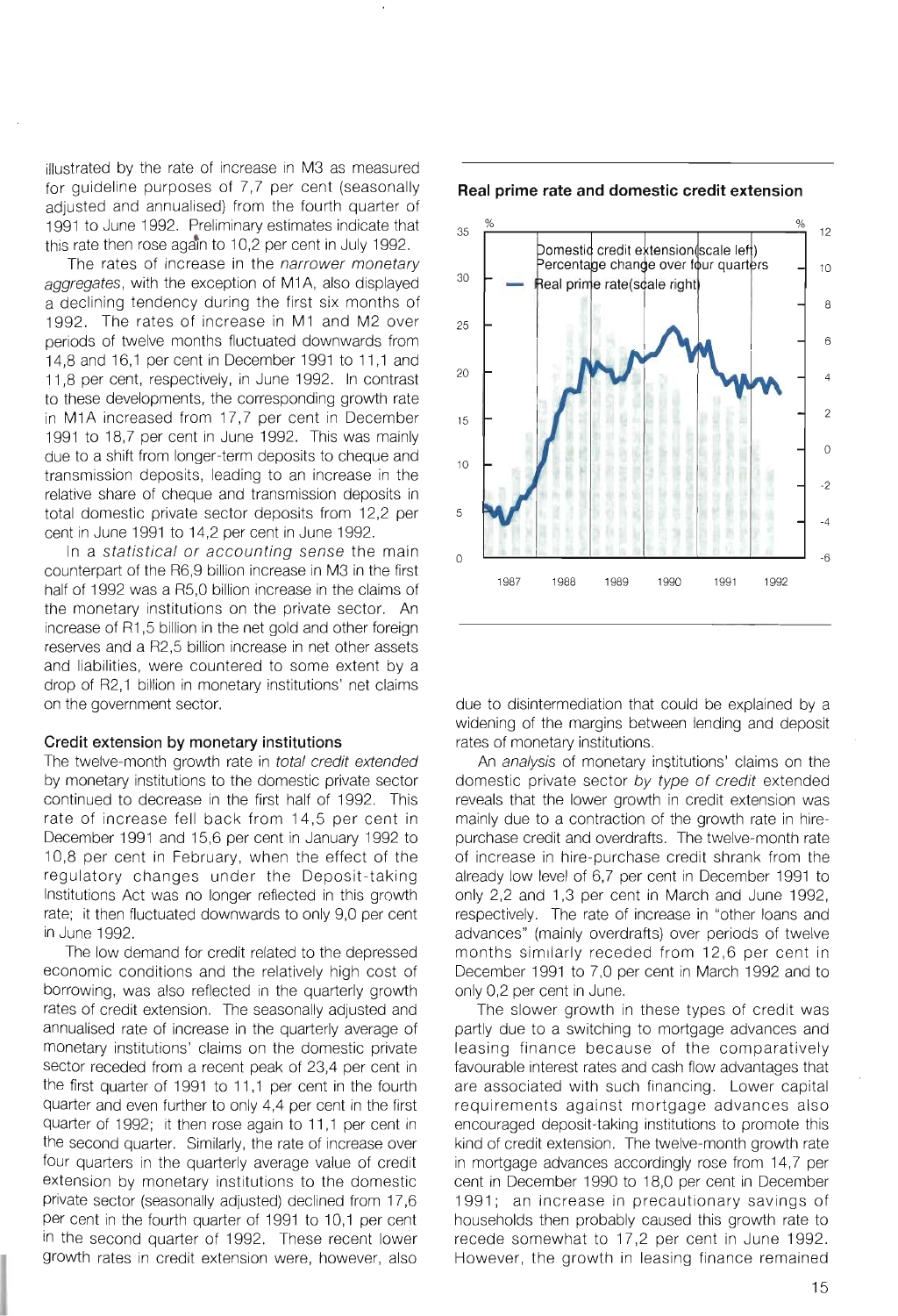buoyant and the rate of increase in this aggregate over a period of twelve months rose from 20,6 per cent in December 1991 to 24,4 and 23,3 per cent in March and June 1992.

## **Money market conditions and Reserve Bank operations in the money market**

Money market conditions continued to ease during the first four months of 1992, but became markedly tighter thereafter. The average daily level of accommodation at the discount window decreased from R1,2 billion in December 1991 to R1,O billion in April, but increased sharply to R1,5 billion in May and R3,5 billion in July 1992; it then decreased again to R2,7 billion in August. The amount of accommodation at monthends decreased from R2,8 billion in December 1991 to R1,2 billion in February 1992, and then advanced sharply to R4,O billion in July; in August 1992 it receded again to the December level of R2,8 billion.

The changes in money market conditions were more clearly reflected in the data on money market liquidity before Reserve Bank intervention. The average daily level of money market liquidity before Reserve Bank intervention increased from a money market deficit of RO,7 billion in January 1992 to a money market surplus of R1,4 billion in April, and then reverted to deficits of R3,3 billion and R1,3 billion in July and August, respectively. The net effect of autonomous influences on money market conditions (i.e. changes in banknotes in circulation, government deposits, gold

and foreign exchange reserves and the financing of the Land Bank) resulted in a decrease in the money market deficit before Reserve Bank intervention of R1,4 billion during the first eight months of 1992.

The tighter conditions experienced in the money market from May 1992 could mainly be attributed to a sharp increase in government deposits with the Reserve Bank. The monthly average of the daily balances on the Exchequer, Paymaster-General and Stabilisation Accounts with the Reserve Bank increased from R10,9 billion in April 1992 to R15,6 billion in July. If the proceeds from the sales of special short-dated Treasury bills are excluded, the tightening effect of the increase in these deposits amounted to R7,3 billion from the end of March 1992 to the end of July. This sharp increase in government deposits was mainly the result of vigorous selling of government stock during this period. In August 1992 the government deposits with the Reserve Bank declined by R5,3 billion on account of the transfer of R3,8 billion from the Stabilisation Account to the Gold and Foreign Exchange Contingency Reserve Account (with no effect on money market liquidity) and the redemption of government stock of R3, 1 billion.

The tighter money market conditions during the first eight months of 1992 were partly offset by a net decrease in banknotes in circulation and the improvement in the overall balance of payments position. Banknotes in circulation declined by RO,6 billion and the increase in the net gold and foreign



## **Accommodation at the discount window**

## **Money market deficit**

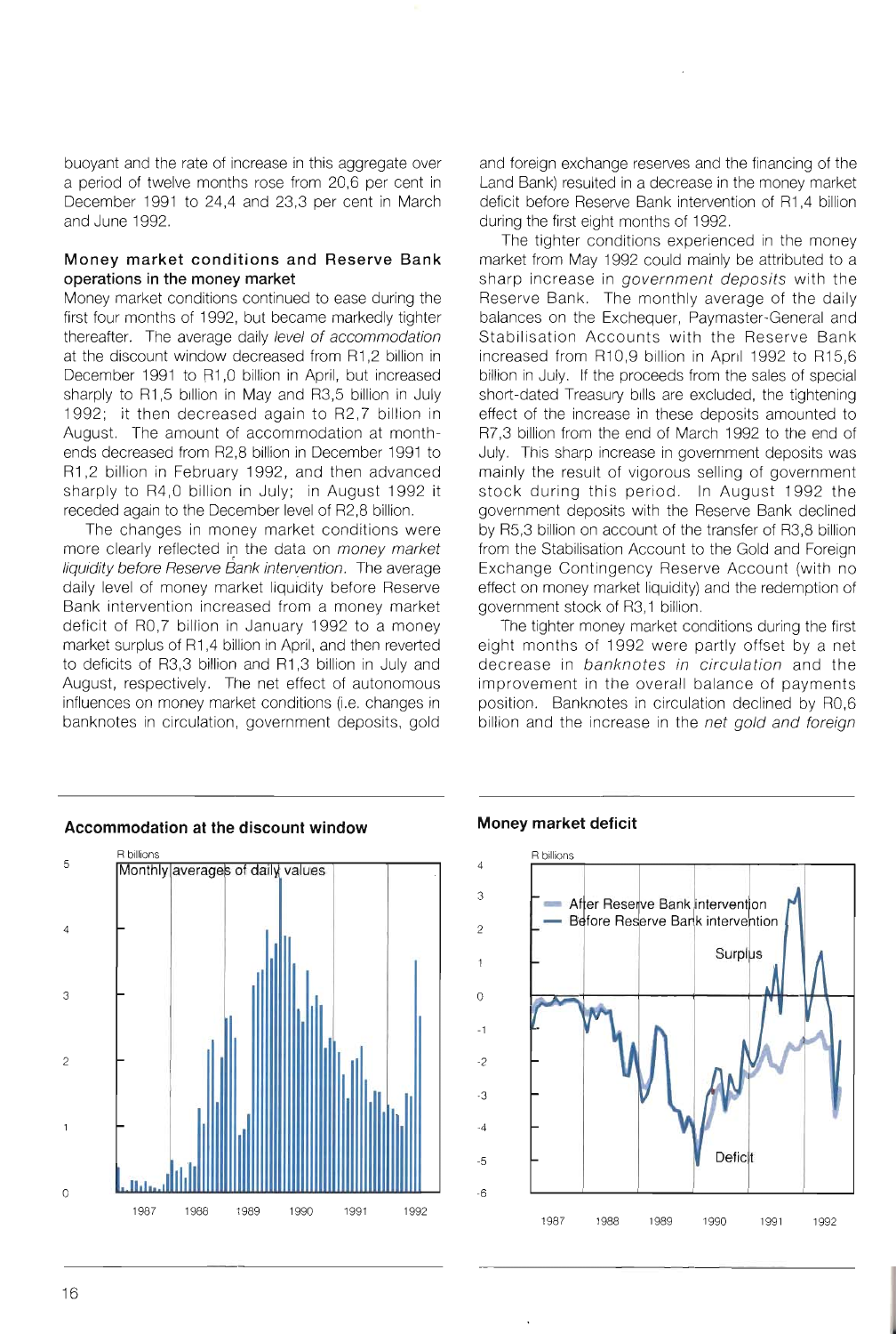exchange reserves of the Reserve Bank to the extent that this affected the money market, amounted to R1,6 billion over this period. Since April the Reserve Bank and the Corporation for Public Deposits purchased Land Bank promissory notes of R2,5 billion, causing a further net increase in money market liquidity of R1,0 billion in their transactions with the Land Bank during the first eight months of 1992.

The Reserve Bank's operations in the money market during the first seven months of 1992 consisted mainly of foreign exchange intervention swaps with major banking institutions and the issuing of special short-dated Treasury bills. The combined utilisation of these facilities rose from a peak outstanding amount of R1,8 billion in January 1992 to R3,9 billion in both March and April and then dropped to R1,9 billion in June. During June the Reserve Bank also issued its own special bills amounting to RO,5 billion. An additional cash reserve requirement of 1 per cent of deposit-taking institutions' short-term liabilities to the public (in addition to the existing 4 per cent) removed a further RO,9 billion from the money market in July 1992.

In July the Reserve Bank undertook transactions to alleviate tight conditions which had developed during that month. The Bank allowed deposit-taking institutions to place special foreign exchange deposits with the Reserve Bank to the amount of RO,7 billion and entered into repurchase agreements on behalf of the Corporation for Public Deposits to a maximum outstanding amount of R1,0 billion. All these agreements were terminated by 3 August 1992.

Net sales of government stock by the Reserve Bank rose from R1,2 billion in the first quarter of 1992 to R10,3 billion in the ensuing four months, i.e. the first four months of fiscal 1992/93. In August the net sales of government stock by the Reserve Bank amounted to only R0,5 billion. The Bank's trading of government stock options also rose from a monthly average of R4,2 billion in January 1992 to R7,1 billion in July and R6,8 billion in August. The monthly average of these transactions in the first eight months of 1992 amounted to R5,2 billion, as against R2,0 billion in 1991.

From 20 March 1992 until 5 June 1992 the Reserve Bank also issued Treasury bills for six and nine months in addition to the ordinary three-month bills at the weekly tender. The weekly offer of Treasury bills of three months' currency was reduced from R200 million to R100 million, and R100 million of each of the other two types of bills were issued for a total amount of R300 million per week. Since 5 June 1992 the Bank has only issued Treasury bills for three and six months, to an amount of R150 million each, at the weekly tender.

## **Money market interest rates**

The gradual decline in money market interest rates Since early 1990 gathered momentum in the first eight months of 1992. This acceleration in the decline in



**Rediscount and market rate for 3-month liquid bankers' acceptances** 

**Margin between discount rate and market rate for 3-month liquid bankers' acceptances** 



money market rates was due to a lower demand for funds, and two reductions of one percentage point each and expectations of a further lowering of Bank rate. The declining trend in short-term interest rates was clearly reflected in the rate of three-month liquid bankers' acceptances, which declined rapidly from 16,40 per cent at the end of December 1991 to 13,80 per cent at the end of June 1992 and further to 12,50 per cent at the end of August. In the first eight months of 1992, the rate on three-month liquid bankers' acceptances has therefore declined by 3,90 percentage points. At the end of August the rate on three-month bankers' acceptances was 3,50 percentage points below the Reserve Bank's rediscount rate for such acceptances, clearly indicating the market's expectation of a further lowering of Bank rate. Since July 1990 the Reserve Bank's rediscount rate for liquid bankers' acceptances has consistently exceeded the market rate on these acceptances  $-$  i.e. for a period of twenty-six months.

Most other money market interest rates also softened fairly sharply in the first eight months of 1992. For example, the predominant rate for interbank call money of clearing banks decreased from 16,00 per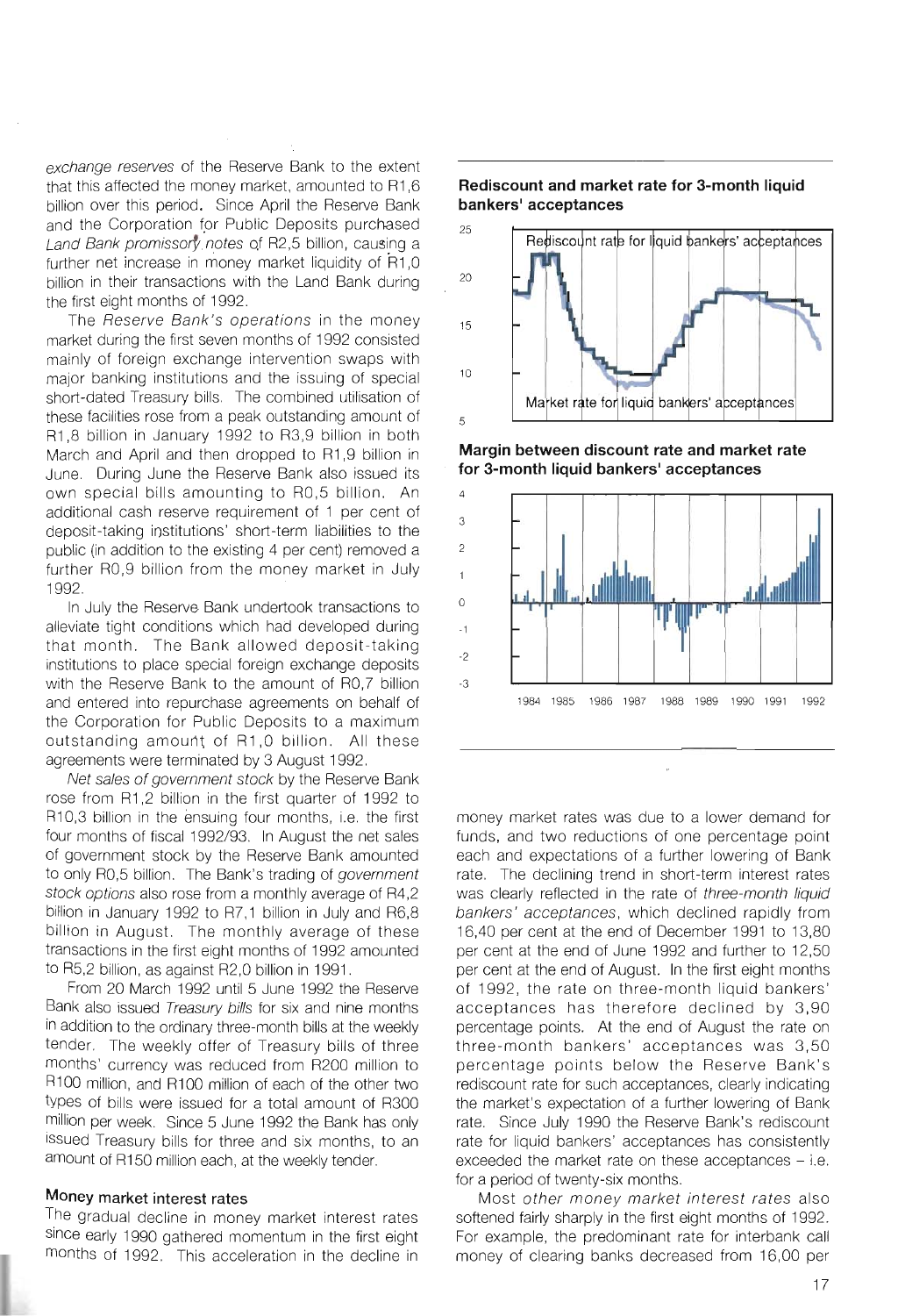cent at the end of 1991 to 13,50 per cent at the end of August 1992, or by 2,50 percentage points. The three-month Treasury bill tender rate declined even more steeply from 16,13 per cent to 12,03 per cent over the same period, or by 4,10 percentage points.

The *prime lending rate* of deposit-taking institutions followed the changes in Bank rate, being reduced by 1 percentage point to 19,25 per cent on 1 April 1992 and to 18,25 per cent on 6 July 1992. The inflationadjusted prime lending rate of deposit-taking institutions fluctuated around 3,5 per cent in the first seven months of 1992 if it is deflated by the current inflation rate in every month. Based on the expected underlying inflation rate, the level of the real prime lending rate was probably somewhat higher.

## **Capital market developments**

In many instances during the first eight months of 1992 trading activity in the capital market bore little relation to the pace of real economic activity. Activities remained buoyant in most of the capital markets, and share prices reached new record levels in June. Political actions, worse than expected financial results of certain companies and declines in the share prices on international markets in July and August, resulted in a significant softening in share prices, a sharp rise in stock prices, generally continued high levels of activity, and a considerable increase in activity on the derivative markets as expectations diverged.

The value of public-sector stock traded on the Johannesburg Stock Exchange, which had fluctuated around an average quarterly amount of R62,3 billion in 1991, rose sharply to R89,5 billion in the first quarter of 1992 and to R112,3 billion in the second quarter. The monthly average value of public-sector stock traded subsequently increased further from R37,4 billion in the second quarter of 1992 to R74,2 billion in July and August. The sharp increase in trading activity in publicsector stock during the first eight months of 1992 was caused mainly by the softening of interest rates as long rates moved down in tandem with short rates. Rates on long-dated stock continued to fall because institutions readjusted their positions and bought publicsector stock at the expense of equities. The shift from equities to gilts, which had started in the first quarter, maintained its momentum despite a short-lived recovery in the equity market during the second quarter.

Net purchases of public-sector stock by nonresidents increased from R616 million in the fourth quarter of 1991 to R823 million in the first quarter of 1992, and then fell back to R253 million in the second quarter of 1992. In July 1992 sales of public-sector stock by non-residents exceeded purchases (for the first time since September 1988) by an amount of R77 million. Non-residents' net sales of shares contracted from R1 134 million in the fourth quarter of 1991 to R695 million and R413 million in the first and second quarter of 1992. The markedly weaker financial rand



#### **Stock exchange transactions**

then boosted non-residents' purchases of shares, leading to net purchases of R124 million in July 1992.

After having increased from R4,9 billion in the fourth quarter of 1991 to R5,5 billion in the first quarter of 1992, the value of shares traded on the Johannesburg Stock Exchange fell back to R5,0 billion in the second quarter. Trading activity increased significantly in July and August 1992, when the average monthly value of shares traded increased to R2,1 billion; in the second quarter of 1992 the monthly average amounted to R1,7 billion. Institutional investors continued to dominate share trading activity, but market activity gained further momentum because of the amendment to the Stock Exchanges Control Act in July 1992, which now allowed bear sales at the last sale price recorded.

Owing to increases in the share prices of all the main classes of shares, with the exception of goldmining shares, the average price level of all classes of shares rose by 5,1 per cent from December 1991 to June 1992. The share prices of gold mines decreased by 11,7 per cent during this period as a result of a lower gold price and increasing concern about the profitability of these mines. In July and August 1992 negative sentiment engulfed the equity market as mass action on the political front, a sudden floundering of some of the major international equity markets and a switch from equities to fixed-interest stock, drove share prices down. The average monthly level of all classes of shares therefore fell by 13,3 per cent in these two months.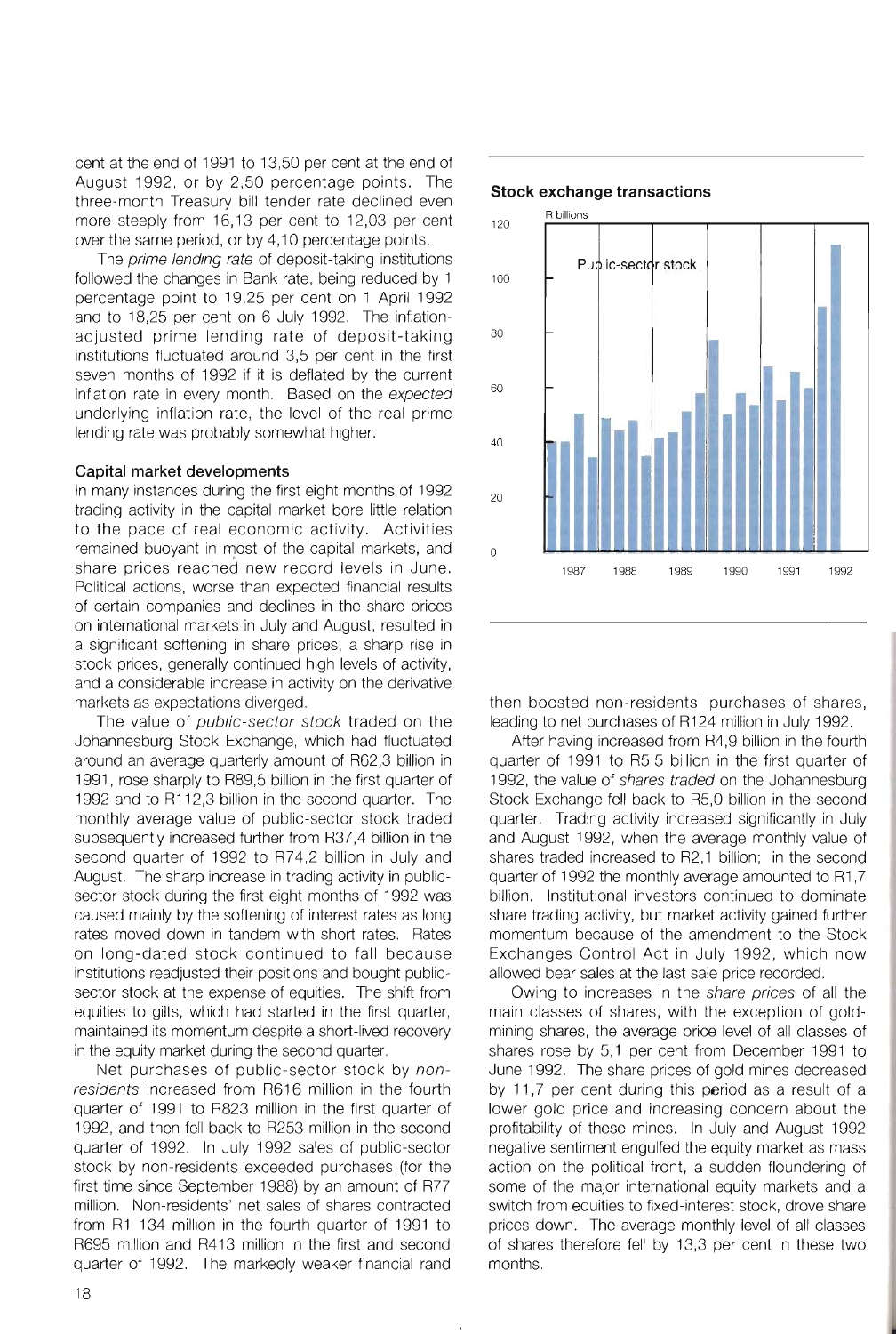#### **Share prices**



Net new borrowing by the public sector through issues of fixed-interest securities peaked at R4,9 billion in the fourth quarter of 1991, fell back to RO,5 billion in the first quarter of 1992 and then rose substantially to R11,3 billion in the second quarter. This high level of net new issues in the first quarter of the new fiscal year was greatly facilitated by the favourable borrowing climate in the market.

The value of new issues of fixed-interest securities (including convertible preference shares and debentures) and ordinary shares by listed privatesector companies rose from R1,4 billion in the second half of 1991 to R2,2 billion in the first half of 1992. Similarly, the value of new issues of ordinary shares by listed private-sector companies increased from R3,7 billion in the second half of 1991 to R4,3 billion in the first half of 1992. Both new issues of fixed-interest securities and ordinary shares in July moved to substantially lower levels.

In the *mortgage market* the average amount of mortgage advances paid out by deposit-taking institutions and mutual building societies during the first six months of 1992 amounted to R2,5 billion per month, which was slightly higher than in the previous year. Most deposit-taking institutions began offering flexible bond facilities and introduced computerised procedures to speed up the process of loan approval during 1992. This allowed approved clients access to less expensive financing, which is not necessarily earmarked for real estate purposes only and therefore reduced the relationship between an increase in financial institutions' holdings of mortgage bonds and an increase in the value of real estate transactions.

In contrast to the rise in mortgage advances, the value of real estate transactions contracted from a quarterly average of R7,3 billion in 1991 to R7,1 billion and R6,1 billion in the first two quarters of 1992. The number of transactions in fixed property fell back by 17,2 per cent in the first half of 1992, while the average value of property transactions rose by 8,9 per cent to R133 000.

The value of transactions in *futures contracts* rose from a relatively low R5,0 billion in the fourth quarter of 1991 to R9,1 billion and R10,2 billion in the first and the second quarter of 1992, respectively. In July 1992 an all-time monthly high of R5,6 billion was recorded in transactions in futures contracts, following a weakening in share prices and uncertainty arising from political actions; this high level of activity contracted only moderately to R5,1 billion in August. Contracts in share indices represented 85,1 per cent of the total value of futures contracts during the first eight months of 1992. The mark-to-market value of all index futures contracts for June, September and December 1992 was below the Johannesburg Stock Exchange's spot price from the middle of May 1992, throughout most of June, as well as the last two weeks of July - indicative of a bear market.

After the opening of the Johannesburg Stock Exchange's Traded Options Market on 24 January

#### **Futures exchange transactions**

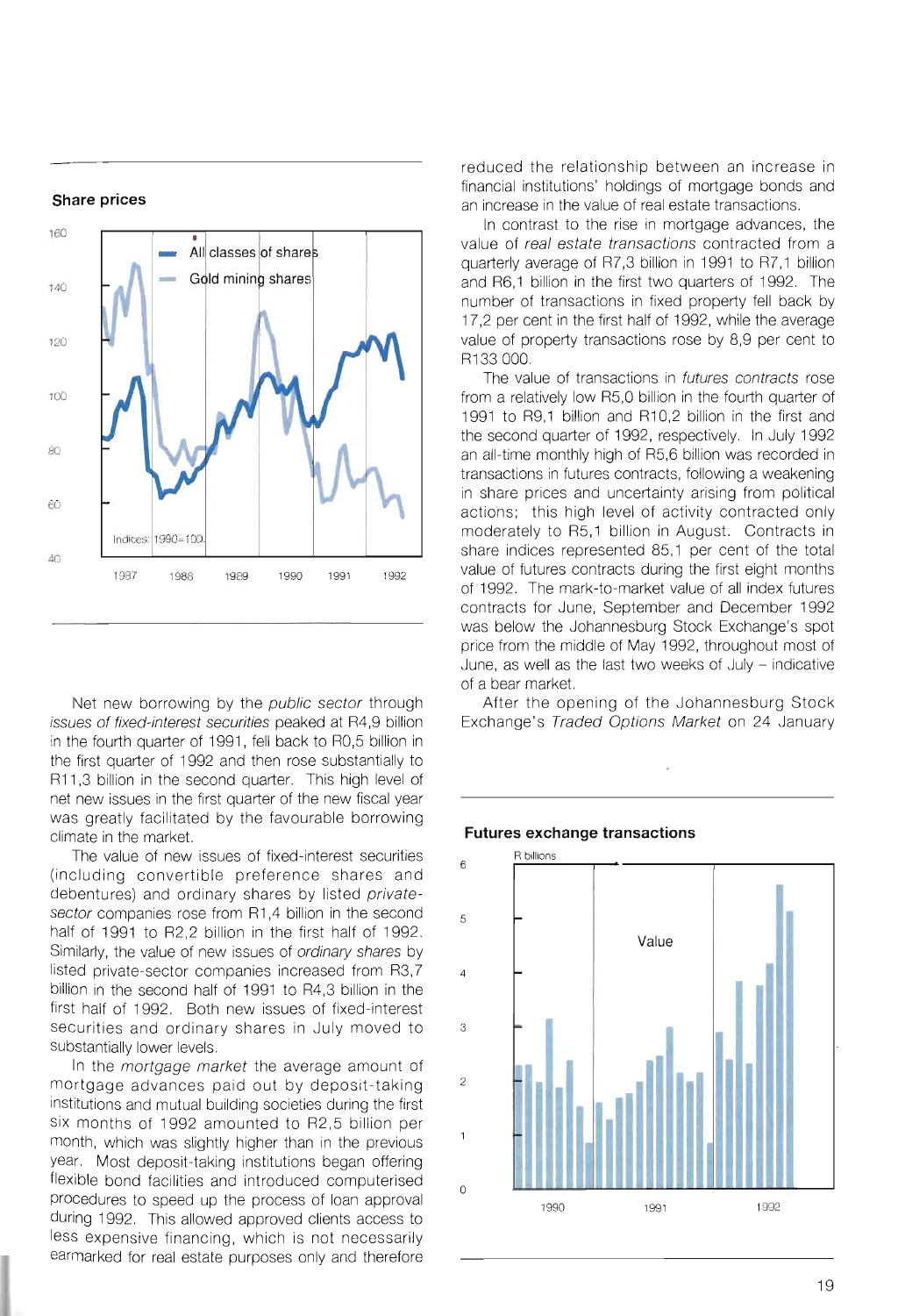1992, activity was at first brisk but then weakened progressively from March to May: the 395 contracts with an underlying value of R3,6 million in February 1992 decreased to 70 contracts with an underlying . value of only RO,7 million in May. In the next month no options were traded, but in July increased volatility in the underlying equity market and the listing of the Gencor option created renewed interest in the Traded Options Market, resulting in 1 503 contracts with an underlying value of R6,1 million. In the bond market, gilt options were heavily traded in July 1992 because the increase in activity in the underlying market and the concomitant change in yields caused divergent expectations regarding future changes.

## **Capital market yields and interest rates**

The monthly average yield on long-term government stock eased gradually from a peak of 17,2 per cent in October 1991 to 16,9 per cent in February 1992, and then declined more rapidly to 15,3 per cent in July and to 14,4 per cent in August 1992. The decrease of long rates in the first eight months of 1992 reflected the softening in short rates following the increase in market liquidity, expected lower inflation rates, a weaker than expected real economy and the lowering of Bank rate. Concern about the equity market and substantial institutional buying of securities also contributed to the drop in long rates. The monthly average real yield on government stock also softened from 0,9 per cent in February 1992 to only 0,6 per cent in July.



## **Margin between prime overdraft rate and rate on 12-month fixed deposits**



The deposit-taking institutions' predominant bond rate was reduced gradually during the first eight months of 1992 based on expected reductions of Bank rate. The bond rate was first reduced by 1,0 percentage point to 19,0 per cent from 2 March 1992 and later by a further 1,0 percentage point with effect from 1 July 1992. In August deposit-taking institutions announced a further reduction of their predominant mortgage bond rate to 17,25 per cent with effect from 1 September 1992. This reflected comfortable margins and an expected further lowering of Bank rate.

The deposit-taking institutions also lowered their longer-term deposit rates further during the first eight months of 1992. After having reduced their twelvemonth deposit rate from a peak of 16,5 per cent in March 1991 to 15,5 per cent in October 1991, deposit-taking institutions lowered this rate further by 1 ,0 percentage point in April 1992 following the Bank rate reduction on 23 March 1992. This rate was subsequently brought down further, to 14,0 per cent, in June 1992 and to 13,5 per cent in July. In view of the fact that lending rates did not decline to the same extent, the margin between the twelve-month deposit rate and the predominant prime overdraft rate of clearing banks widened from 4,75 percentage points in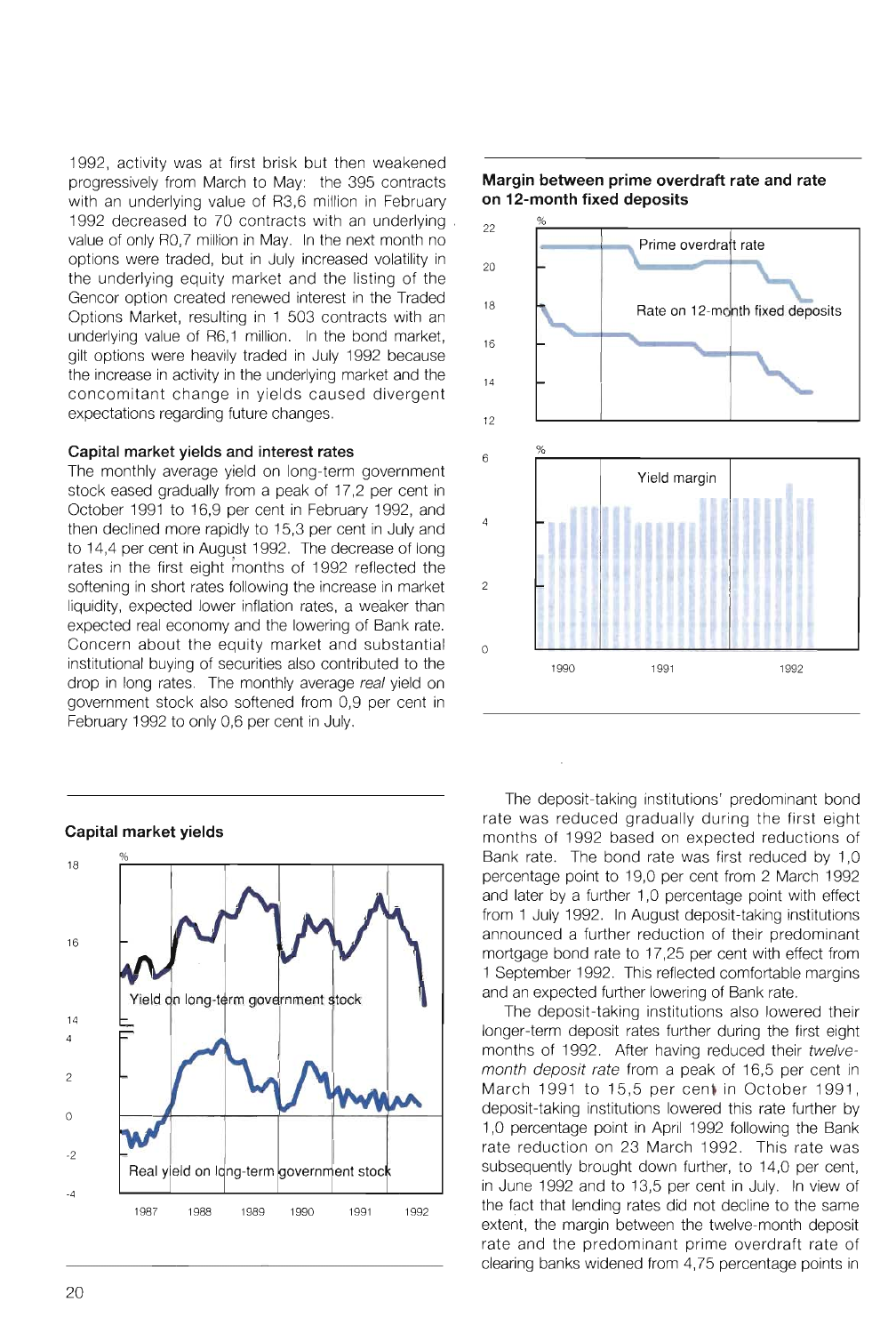January 1992 to 5,25 percentage points in June before narrowing again to 4,75 percentage points in August 1992. The twelve-month deposit rate provided a negative before-tax real yield of 0,99 per cent to depositors in July 1992.

Lower dividends of many companies and the high level of share prices depressed the dividend yield on all classes of shares from 3,36 per cent in April 1992 to 3,15 per cent in June. The earnings yield on all classes of listed shares (excluding gold-mining shares) also decreased, from 7,83 per cent to 7,28 per cent, over the same period. The dividend yield on all classes of shares firmed to 3,58 per cent and the earnings yield to 8,12 per cent in August as a result of the decline in average share prices.

After having remained unchanged since 27 July 1990, the maximum permissible finance charges rates, as determined in terms of the Usury Act, were reduced with effect from 29 May 1992 from 29 to 28 per cent in respect of money lending, credit and leasing transactions for amounts of more than R6 000 (but not exceeding R500 000), and from 32 to 31 per cent in respect of transactions for amounts up to R6 000.

## **Public finance**

9 8 7

o

 $\mathbf{1}$ 

#### **Public-sector borrowing requirement**

The public-sector borrowing requirement (i.e. the deficit before borrowing and debt repayment of the consolidated Central Government, provincial administrations, local authorities and the non-financial government enterprises and public corporations) in the June quarter of 1992 (the first quarter of fiscal 1992/93) amounted to R5,7 billion; in the corresponding quarter of fiscal 1991/92 the public-sector borrowing requirement had been higher at R6,1 billion. As a ratio of gross domestic product, this borrowing requirement was equivalent to 7 per cent in the June quarter of 1992, compared with  $8\%$  per cent in the corresponding quarter of 1991 and  $5\frac{1}{2}$  per cent for the full fiscal year 1991/92.

Cutbacks and other rationalisation programmes by non-financial public enterprises led to a turnaround of their borrowing requirement from a deficit of R1,2 billion in the first quarter of fiscal 1991/92 to a small surplus of RO,7 billion in the first quarter of fiscal 1992/93. However, the borrowing requirement of the general government (i.e. the deficit before borrowing and debt repayment of the consolidated Central

# 10 -1 -2 -3 R billions Main budget Extra-budgetary institutions including TBVC-countries and self-governing states Provincial administrations Local authorities 02 03 04 *91/92*  01 02 *92/93*

#### **General government: Borrowing requirements**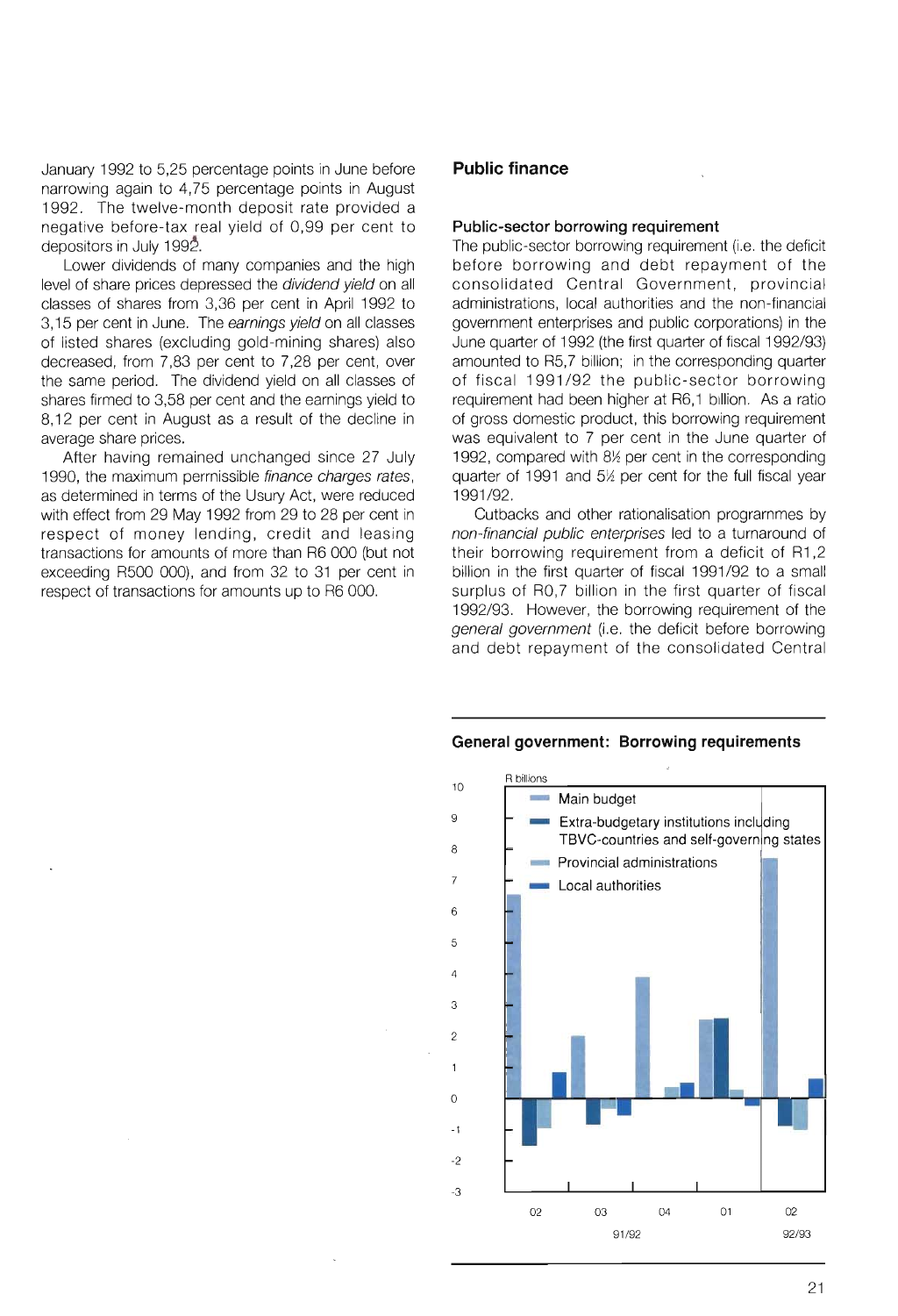Government, provincial administrations and local authorities) amounted to R6,3 billion (8 per cent of gross domestic product) in the first quarter of fiscal 1992/93; this was significantly higher than the deficit of R5,0 billion (7,0 per cent of gross domestic product) in the first quarter of 1991/92.

As illustrated in the accompanying graph, a high public-sector borrowing requirement in the first quarter of the fiscal year is a normal seasonal characteristic of general government finance. In comparison with the first quarter of fiscal 1991/92, all levels of general government, with the notable exception of local authorities, were responsible for the rise in the borrowing requirement of general government in the first quarter of fiscal 1992/93. The deficit before borrowing on the Main Budget increased from R6,6 billion in the first quarter of fiscal 1991/92 to R7,7 billion in the first quarter of fiscal 1992/93, while the surpluses of extra-budgetary institutions (including the TBVC countries and self-governing states) and provincial administrations available for lending to other sectors declined from R2,4 billion to R1,9 billion over the same period. In contrast to these developments, the deficit before borrowing of local authorities was equal to RO,6 billion in the June quarter of 1992, compared with RO,9 billion in the corresponding quarter of 1991.

The increase in the borrowing requirement of general government was due to the fact that the rate of increase in expenditure of general government was considerably higher than the rate of increase in general government revenue. The expenditure of general government rose from R24,1 billion in the first quarter of fiscal 1991/92 to R27,4 billion in the first quarter of fiscal 1992/93, or at a rate of 13,6 per cent; general government revenue rose from R19,6 billion to R21 ,6 billion, or by 10,2 per cent, over the same period. In particular current expenditure rose by 17 per cent from the first quarter of fiscal 1991/92 to the first quarter of fiscal 1992/93, but this increase was partly countered by a moderate contraction of capital expenditure. The relatively low rate of increase in general government revenue could mainly be attributed to the low rate of increase in tax collections by the Central Government.

## Exchequer Account

The sharp rise in general government expenditure took place mainly in the expenditure on the Exchequer Account. In the first quarter of fiscal 1992/93 the yearon-year rate of increase in Exchequer issues (after adjustment for changes in the balance on the Paymaster-General Account) amounted to 13,0 per cent. If expenditure in July 1992 is also taken into account, this rate of increase was slightly higher at 14,5 per cent. Although this rate of increase in Exchequer issues exceeded the increase in government revenue, it was nevertheless fairly low in comparison with corresponding increases in previous



## **Budgeted and actual Exchequer issues to government departments**

years and well within the increase budgeted for 1992/93: the average year-on-year rate of increase in the corresponding period of the preceding five fiscal years was equal to 16,2 per cent, and expenditure was budgeted to rise by 16,5 per cent for fiscal 1992/93 as a whole.

The year-on-year rate of increase in Exchequer receipts (excluding proceeds from privatisation), which had decelerated from 16,5 per cent in the third quarter of fiscal 1991/92 to 8,3 per cent in the final quarter, rose by only 8,9 per cent in the first quarter of fiscal 1992/93. In July 1992 even lower revenues were collected, with the result that the year-on-year rate of increase slowed down to only 4,9 per cent. This rate of increase was substantially lower than the budgeted increase of 15,7 per cent for fiscal 1992/93 and the average year-on-year rate of increase of 18,5 per cent for the corresponding period in the preceding five fiscal years.

The shortfall in Exchequer revenue was to a large extent the result of the downturn' in economic activity which had become more severe and was lasting longer than had been anticipated at the time the Budget was presented in March 1992. This is clearly reflected by the proceeds from value-added tax in the first four months of fiscal 1992/93, which were no less than 22,0 per cent below the proceeds from general sales tax in the corresponding period of the preceding year. The proceeds from income tax in the first four months of fiscal 1992/93 also rose at a rate considerably lower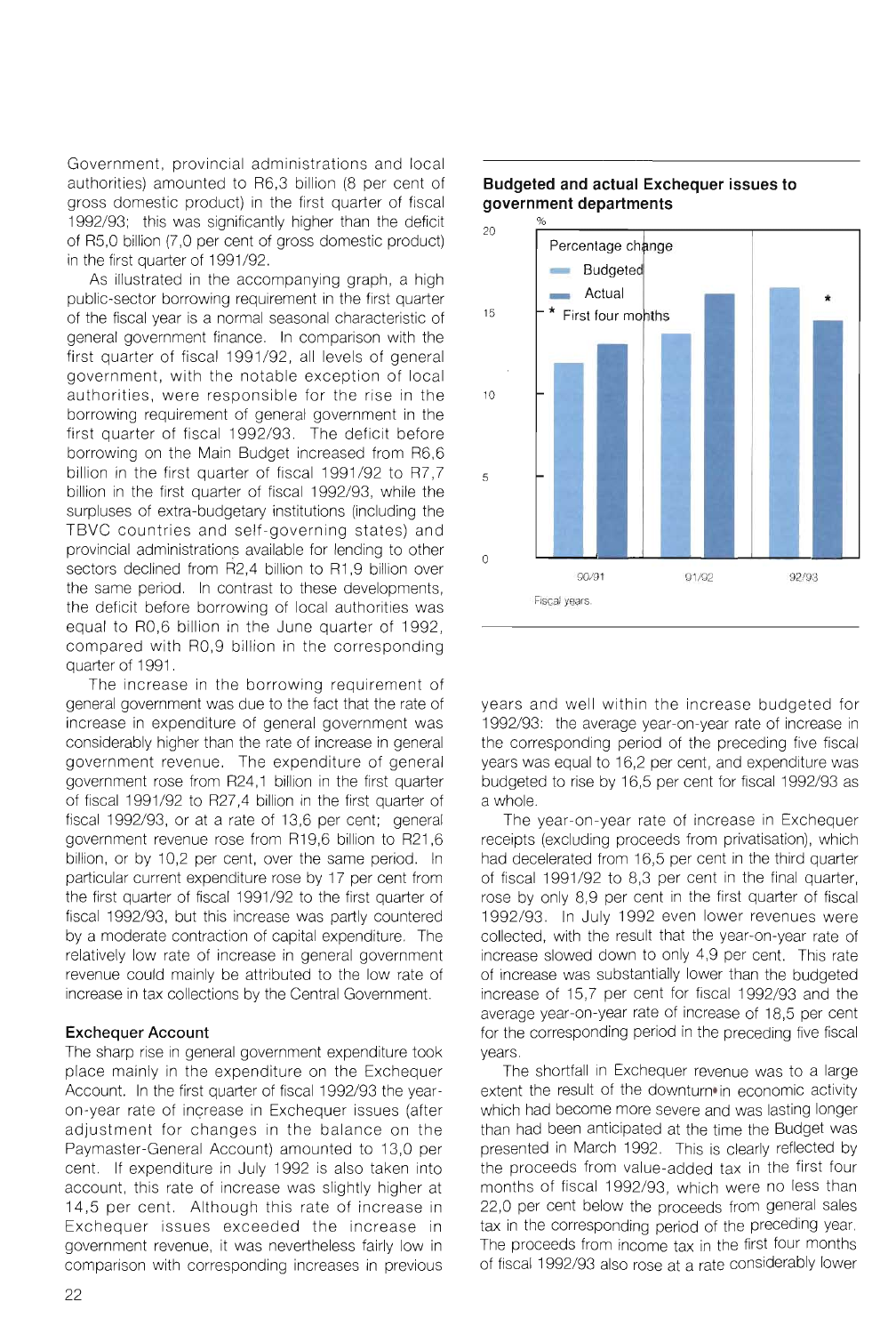

**Budgeted and actual Exchequer receipts** 

than budgeted. Revenue from customs and excise duties, however, increased at a much higher rate than the budgeted amount for the full fiscal year, largely because of the higher than expected receipts from the fuel levy.

## **Percentage increase in government revenue**

|                           | <b>Budgeted</b><br>increase,<br>fiscal year | Actual<br>increase,<br>first four<br>months |
|---------------------------|---------------------------------------------|---------------------------------------------|
|                           | 1992/93                                     | 1992/93                                     |
| Exchequer receipts        | 15,7                                        | 4.9                                         |
| Customs and excise duties | 28,4                                        | 51,0                                        |
| Inland revenue            | 14.0                                        | $-1,1$                                      |
| Income tax                | 16,7                                        | 4.8                                         |
| Value-added tax           | 9.9                                         | -22.0                                       |

The deficit on the Exchequer Account before borrowing and debt repayment in the first four months of fiscal 1992/93 came to R8 449 million, or about 53,0 per cent of the deficit budgeted for the fiscal year as a whole. The deficit for the corresponding period of fiscal 1991/92 was equivalent to 55 per cent of the deficit budgeted for that year. The deficit of R8 449 million, plus the discount of R1 867 million on new government stock issues, was financed by funds obtained from:

|                                 | R MIIIIONS |
|---------------------------------|------------|
| Public Investment Commissioners | 5437       |
|                                 | 9450       |
|                                 | $-5535$    |
| Corporation for Public Deposits | 182        |
| Other monetary institutions     | $-5717$    |
|                                 | 964        |
|                                 | 10316      |
|                                 | 1867       |
|                                 | 8 4 4 9    |

The borrowing instruments utilised in the financing of the Exchequer deficit were as follows:

|                                       | R millions |
|---------------------------------------|------------|
| Government stock (including discount) | 14 0 22    |
|                                       | 2671       |
|                                       | 879        |
| Non-marketable securities             |            |
| Increase in available cash balances   | $-7,264$   |
| Total financing of Exchequer deficit  | 10 316     |
|                                       | 1867       |
|                                       | 8449       |

New government stock issued for the financing of the government deficit amounted to R14 901 million in the first four months of fiscal 1992/93, of which R879 million was raised on international capital markets and R14 022 million domestically. This represented 80,6 per cent of the government's total budgeted financing





**R millions**